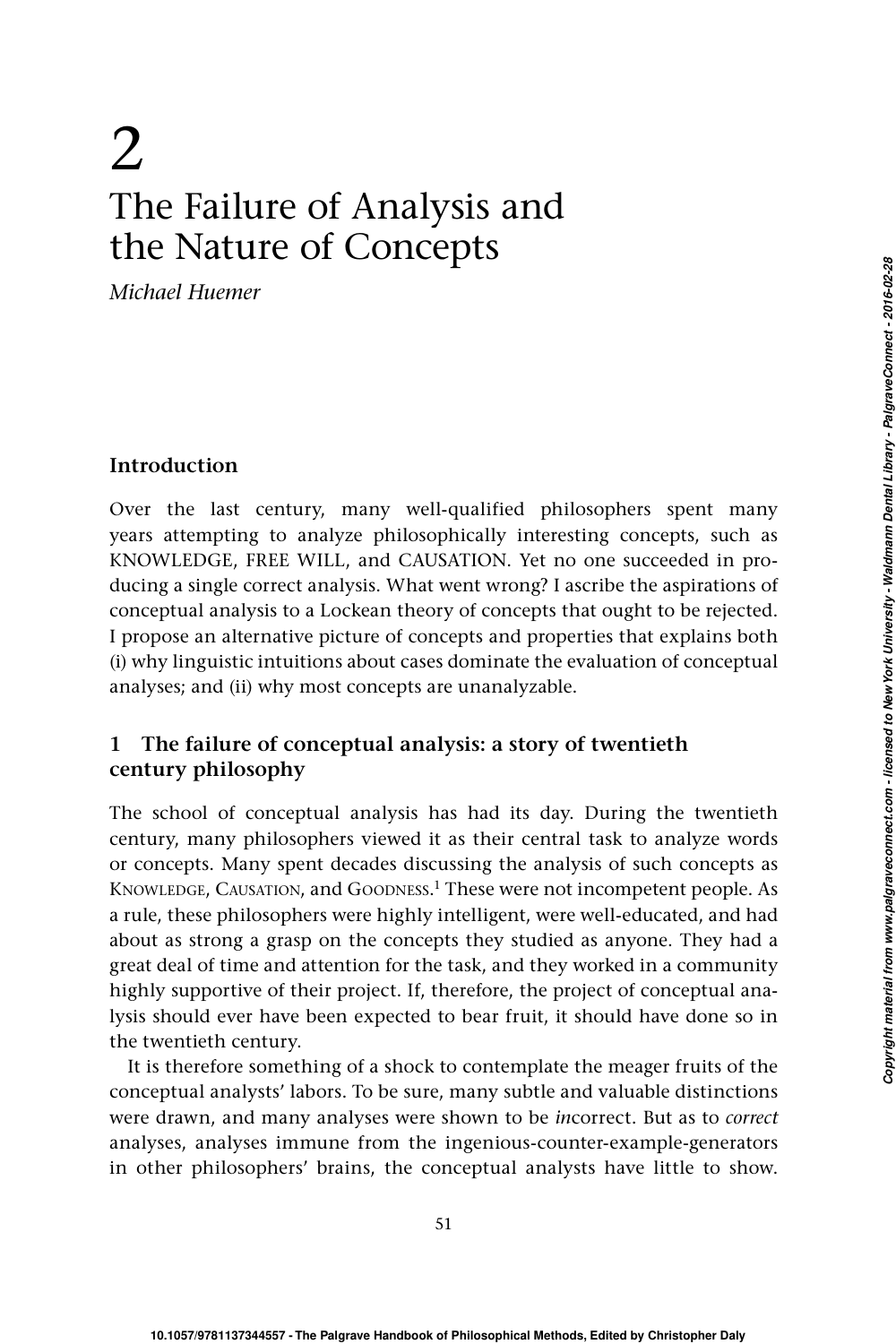No generally accepted analysis of any philosophically interesting term has yet been devised. Indeed, it is not out of line to maintain, as I believe, that no correct philosophical analysis has *ever* been produced in the history of philosophy.

There was a time when this shortage of results could have been chalked up to insufficient time or effort devoted to the task, or insufficient subtlety and cleverness on the part of the researchers. Perhaps at the beginning of the twentieth century, this would have been a reasonable line to take. But surely by now, any such apology has worn thin. We can never prove with certainty that the longawaited analyses are not just around the corner. But at some point, one must, if one is reasonable, begin to question the basis for the search. Why did we think that our job was to analyze concepts? Why did we think that we could do it? More importantly, why has the endeavor met with so little success, and what can we learn about the nature of concepts from reflecting on the difficulty of analyzing them?

## **2 The roots of conceptual analysis**

We all know the basic story. The logical positivists, inspired by Hume, assumed that only two kinds of knowledge were possible: analytic *a priori* knowledge, and synthetic empirical knowledge. Noticing that philosophers did not seem to be performing any experiments or making any specialized observations, they concluded that philosophy was not an empirical discipline; it must therefore be devoted to analytic knowledge, which, in the positivists' view, was entirely grounded in the meanings of words or concepts. Therefore, it must be the job of philosophers to analyze words or concepts.

This is not the place to criticize the positivist and empiricist dogmas.<sup>2</sup> What interests me here is another theory, which led to the expectation that the task of analyzing concepts should be relatively tractable. This is the classical theory of concepts, espoused by the likes of David Hume and John Locke.<sup>3</sup> These thinkers believed that concepts (or 'ideas') were introspectively observable mental items, which could be divided into two categories: *simple* concepts and *complex* concepts. Simple concepts were directly based on experience, either sensory or introspective. Locke and Hume viewed this process in an overly imagistic manner, treating simple concepts as copies of sensory images present in perception. Complex concepts, which comprised the large majority of concepts, were held to be constructed out of simple concepts, thus containing simple concepts as components. A concept's definition would reveal how the concept was constructed while simultaneously providing the criteria by which one applied the concept in particular cases.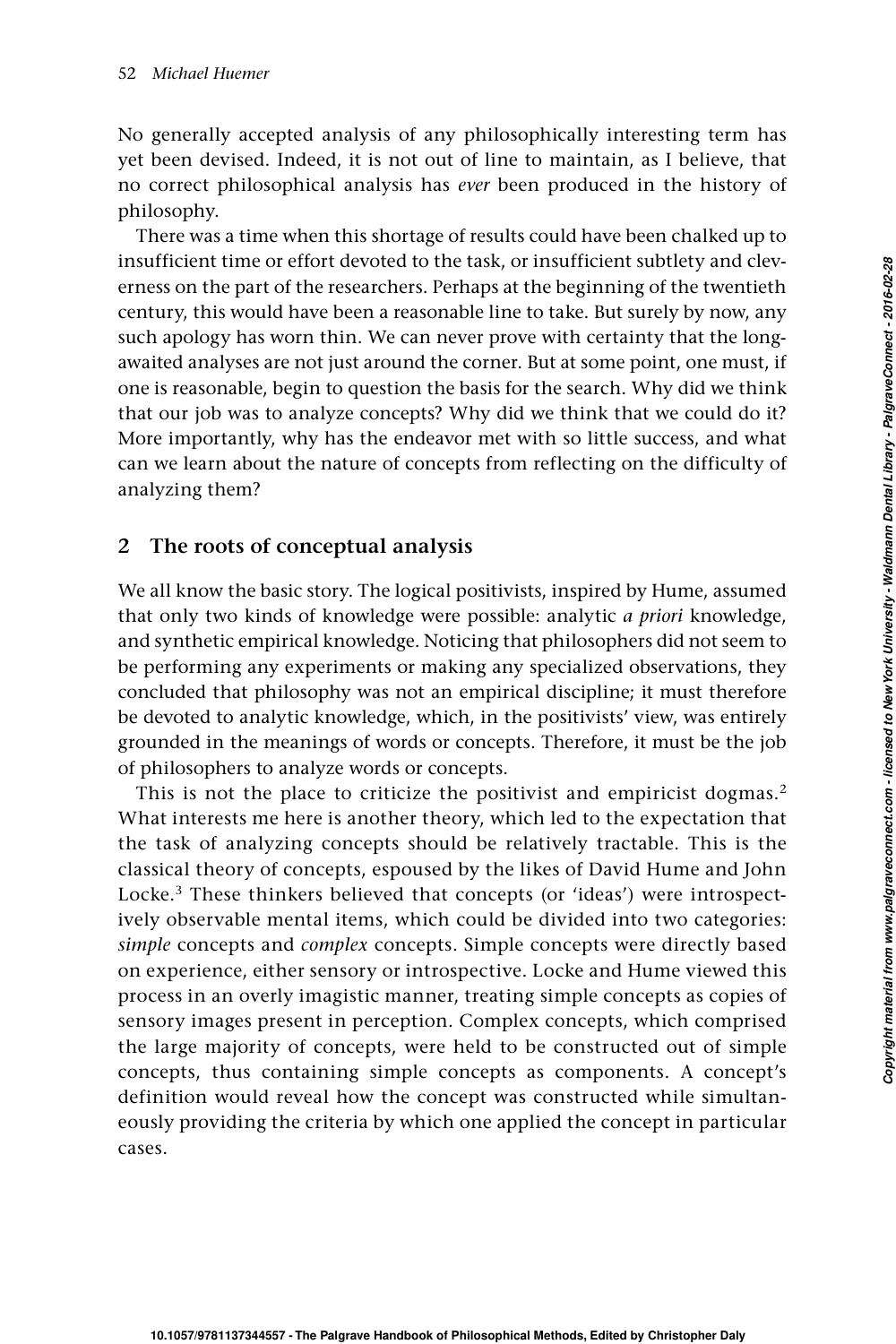Three tenets of this Lockean theory of concepts are of particular interest here:

- 1. Concepts are open to direct introspective examination.
- 2. Most concepts are composed of other concepts.
- 3. Definitions govern the application of concepts.

If these claims are true, we should expect conceptual analysis to be fruitful and valuable. If (2) is true, then most concepts will have analyses. If (1) is true, we should be able to discover these analyses, with a reasonable degree of reliability, by examining our concepts and seeing how they are composed. If (3) is true, these analyses will be useful in determining how to apply our concepts.

The history of twentieth-century philosophy poses a challenge to the Lockean theory of concepts, in at least two ways. First, the Lockean theory cannot explain the extreme difficulty of correctly analyzing concepts. The bestknown illustration of this difficulty is the enormous literature on the analysis of KNOWLEDGE, inaugurated by Gettier's counter-examples to the justified-truebelief analysis. Fifty years and scores of counter-examples later, philosophers still have not agreed upon the correct analysis of the concept.<sup>4</sup> Much the same is true of every other philosophically interesting concept that philosophers have sought to analyze, including the concepts expressed by the words 'if', 'can', 'cause', 'good', and so on. Why have philosophers not been able to simply inspect their concepts and see what constituents they contain, in the same way, for example, that I can inspect my mental image of a horse and see that it contains parts representing legs, torso, head, and so on?

Second, the Lockean theory does not explain why philosophical practice, in the course of evaluating conceptual analyses, has been so strongly driven by *examples*. Before Gettier, philosophers were inclined to think that knowledge could be defined as justified, true belief. When confronted with Gettier's examples of justified but only accidentally true beliefs, we do not say, 'These cases satisfy the definition for KNOWLEDGE that we have accepted; therefore, they are cases of knowledge.' Rather, we see that the cases are not knowledge, and we deduce that the previously accepted definition is wrong. On the classical theory of concepts, we decide whether to apply a concept to an object by comparing the object's properties with the properties listed in the concept's definition. But philosophical practice suggests the reverse: we intuitively judge whether a concept applies to an object, independent of any definition, and we evaluate a definition by how well it fits with the correct usage of the concept.

The most plausible explanation for these two aspects of twentieth-century philosophical history begins with the admission that the Lockean theory of concepts is wrong. This should come to us as little surprise; very few theories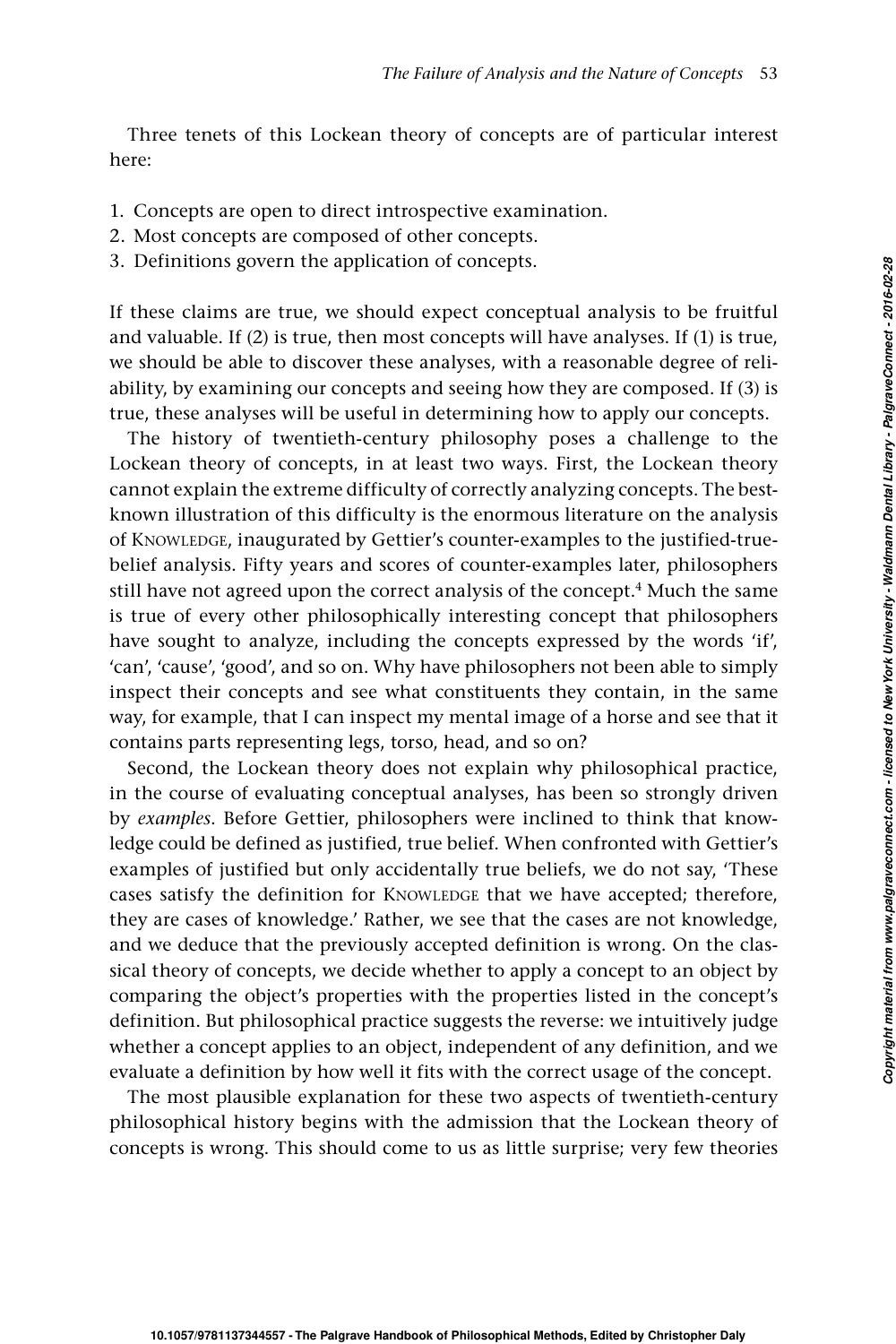that held sway in the 1600s are still regarded as basically accurate today. We must look for an alternative view of concepts that explains both the difficulty of conceptual analysis and the role of intuitions about cases in evaluating proposed definitions. Once we have a more plausible theory of concepts, we may reconsider both the feasibility and the intellectual value of the project of conceptual analysis in the light of that theory.

# **3 Concepts, properties, and natures: a non-Lockean picture**

## **3.1 Properties as regions**

Here is an alternative theory. I do not know whether it is correct, but I shall hereafter assume the role of advocate to see how far the theory can be defended. The theory begins with a view about properties.

Every particular in the world – whether an individual object, state of affairs, event, or other particular – has a specific *nature*. This nature is a *comprehensive* and *fully determinate* property – that is, it includes everything (qualitative) about the way the object is. Every particular must have exactly one nature. These natures have no names in natural language; hence, I can refer to them only by such descriptions as 'the nature of this pen' and 'the nature of this pain sensation'. Natures are universals, in the sense that they can in principle be predicated of more than one thing; two objects that share a nature would be qualitatively identical. In addition to the natures instantiated by actual particulars, there are many possible natures that are uninstantiated – that is, there are ways that things could have been, such that no things actually are those ways.

In addition to natures, there are *abstract properties*. These properties are not comprehensive; they constitute only a part or aspect of how an object is. Most are less than fully determinate. For example, the abstract property *red* is only one aspect of a red object's qualitative nature. *Red* is less than fully determinate, since there is a range of shades that count as red – that is, *red* is a determinable of which various shades are determinates.

What is the relationship between natures and abstract properties? A traditional metaphysical view would take certain abstract properties as metaphysically fundamental. Specific natures would be understood as constructed out of the fundamental abstract properties. A nature might be described simply as a maximal conjunction of abstract properties – that is, when you conjoin enough abstract properties together, such that no further properties could be added without generating a contradiction, then you have a specific nature.

That is one possible view, but not the only view one could take. To explain an alternative, I begin with an analogy involving color, taking color as we think of it intuitively, color as it appears to us (thus, for the sake of exposition,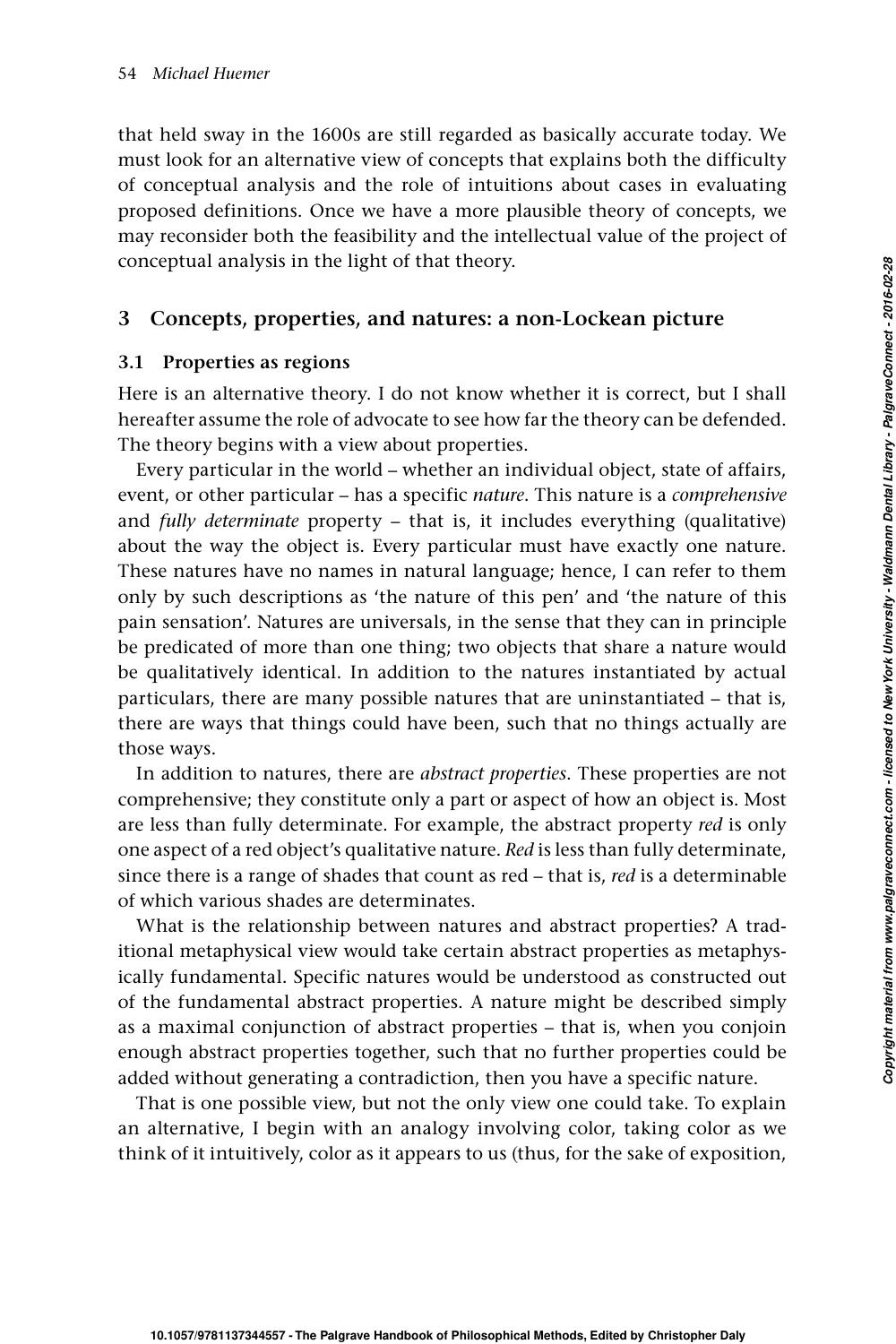ignore reductionist and eliminativist theories of color). Every colored object has some specific, fully determinate shade of color. The specific shades can be arranged into the color cylinder, where hue varies as one moves around the circumference of the cylinder, saturation varies as one moves along a radius of the cylinder, and luminance varies as one moves up or down the height of the cylinder (see Figure 1). The arrangement of the points in this 'color space' corresponds to objective, internal similarity relations among the specific shades.

Now, what is the relationship between the specific shades and the hue, saturation, and luminance values? One answer is that each shade simply consists of a certain combination of hue, saturation, and luminance. On this view, hue, saturation, and lightness values are metaphysically fundamental, with specific shades being constructed out of and metaphysically dependent on those more abstract properties. Thus, a specific shade might be identified with the combination of a certain hue in the red range with a 60% luminance value and a 30% saturation value.



#### *Figure 1* The color cylinder

*Source*: Creative Commons. 'The HSV color model mapped to a cylinder' by SharkD is licensed under CC BY-SA 3.0 (http://creativecommons.org/licenses/by-sa/3.0/deed.en).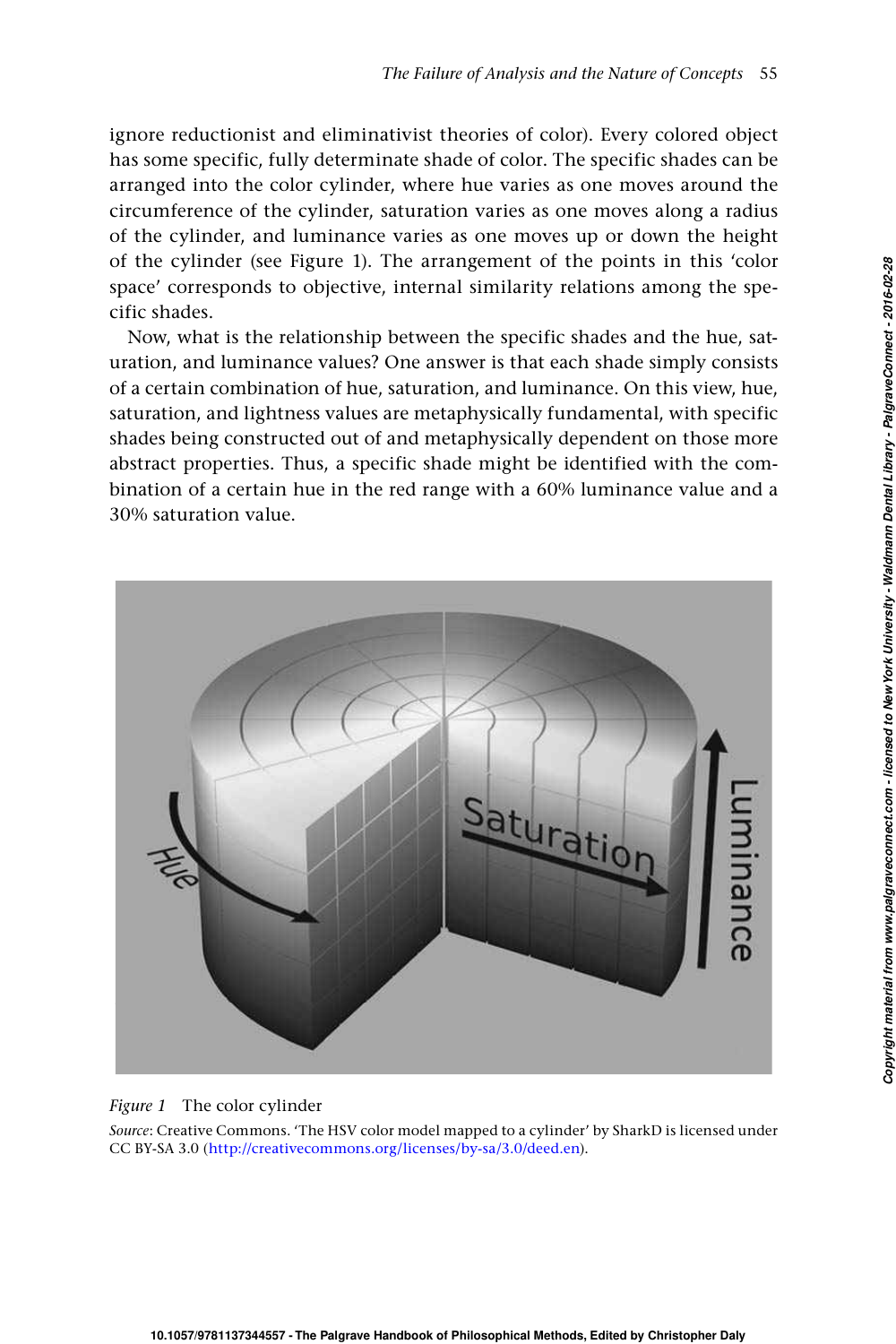But that picture seems backwards. Abstractions such as *30% saturation* are not metaphysically fundamental. It is the specific, determinate shades of color that are (more) fundamental. Abstract properties are just *regions* in the color space.<sup>5</sup> For instance, the abstract property 30% saturation corresponds to a certain cylindrical surface within the color solid (with a radius 30% of the radius of the whole color solid). Likewise, *60% luminance* corresponds to a certain circular cross section taken 60% of the way up the height of the color cylinder. Each determinate hue corresponds to a vertical plane in the cylinder, extending from the center to the circumference. A determinable color such as *red* is a wedge-shaped region in the color cylinder (see Figure 2). Thus, rather than particular shades being formed by conjoining abstract properties, it is the abstract properties that are formed by grouping together specific shades.

One way of motivating this view of colors is to reflect on the different ways of classifying colors. Any specific shade can be conceptually described in terms of a triple of hue, saturation, and luminance values. But the same shade can also be described, instead, in terms of a triple of red, green, and blue components. Thus, for example, your computer monitor will display a certain paradigmatic bright orange, which can be described as (255, 128, 0) in the red–green–blue scheme, or (20, 240, 120) in the hue–saturation–luminance scheme.<sup>6</sup> Each scheme for classifying colors covers the same range of possible colors, and each scheme maps each color onto one of 16.7 million ordered triples. If we think of the abstract properties as the fundamental, objective components of a specific color shade, we can then ask whether a particular color shade is really constituted by its hue, saturation, and lightness properties, or by its red, green, and blue components. Which are the truly fundamental constituents of all colors? But clearly this question is senseless. Neither scheme for classifying colors is any more correct or metaphysically fundamental than the other. What is there,



*Figure 2* The color red as a wedge in the color cylinder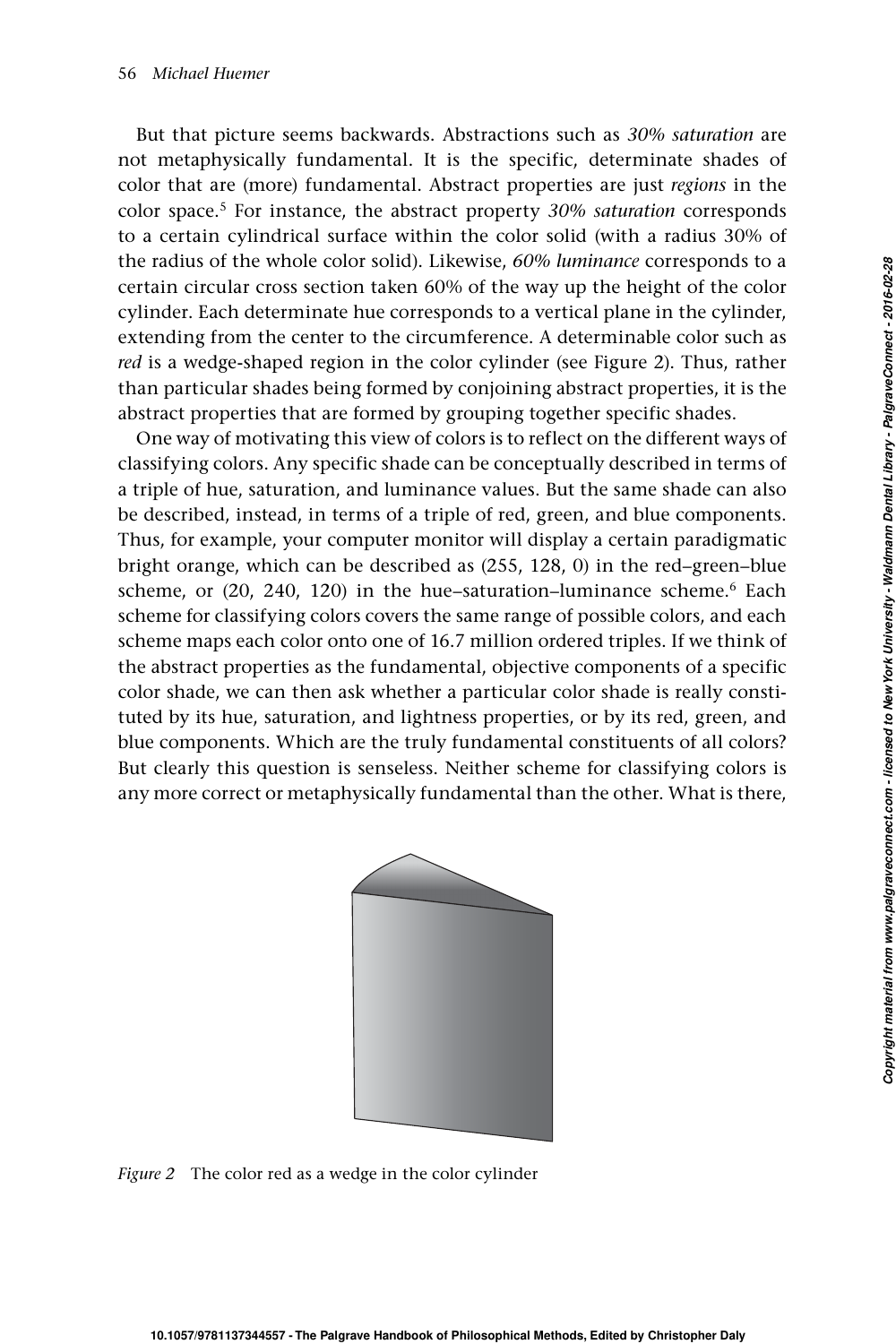fundamentally, is just the various specific shades, with their internal relations to each other, and it is up to us to decide how to categorize them. The HSL and RGB conceptual schemes simply group shades together in different ways.

Now, perhaps what goes for colors goes for properties in general. Perhaps it is the determinate natures of things that are fundamental, and all the various abstract properties are constructed from these natures. The world does not come to us divided into abstract properties, such as *red*, *round*, *happy*, and so on. The world comes to us as a collection of objects each with its own precise, complete nature. It is up to us to *group* natures together into categories, thus delineating the abstract properties we choose to recognize. Abstract properties may exist independently of us (just as all manner of odd regions of space exist independently of us), but it is up to us which of the infinitely many properties will attain recognition in our conceptual schemes.

Just as shades of color may be regarded as points in a metaphorical 'color space', specific natures may be thought of as points in a metaphorical 'property space'. Natures have internal similarity relations to each other, thus giving rise to a notion of distance in the space. The more similar two natures are to each other, the 'closer' they are in the space. Thus, a particular pen's nature is closer to that of another pen than either is to, say, the nature of a particular dog. (In suggesting this metaphor, I do not mean to suggest that the mathematical properties of the space of possible natures mirror those of physical space. I leave open the question of the mathematical structure of the space of natures.) In terms of this metaphor, then, an abstract property is a *region* in the space of possible natures.

This theory is reminiscent of a certain version of nominalism, which identifies properties with classes of mutually resembling particulars.<sup>7</sup> The theory is not a form of nominalism, however, since it identifies abstract properties, not with collections of particulars, but with regions (or disjunctions) of mutually resembling *natures*, where each of these natures is a universal.<sup>8</sup> The view is thus not committed to denying the existence of universals, nor to denying the existence of abstract properties; it claims only that specific natures are more fundamental than abstract properties.

#### **3.2 Conceptualization as boundary-drawing**

Given the above view of properties, how should we understand *concepts*? Concepts are intentional mental states that represent abstract properties. Forming a concept should be understood as a matter of drawing a boundary around a region in the space of natures, grouping together all the natures in that region and distinguishing them from everything outside that region. Just as in the case of physical space, there are infinitely many regions in the space of natures; however, only a limited number of regions will be *recognized* in any human conceptual scheme. Most regions, that is, will fail to correspond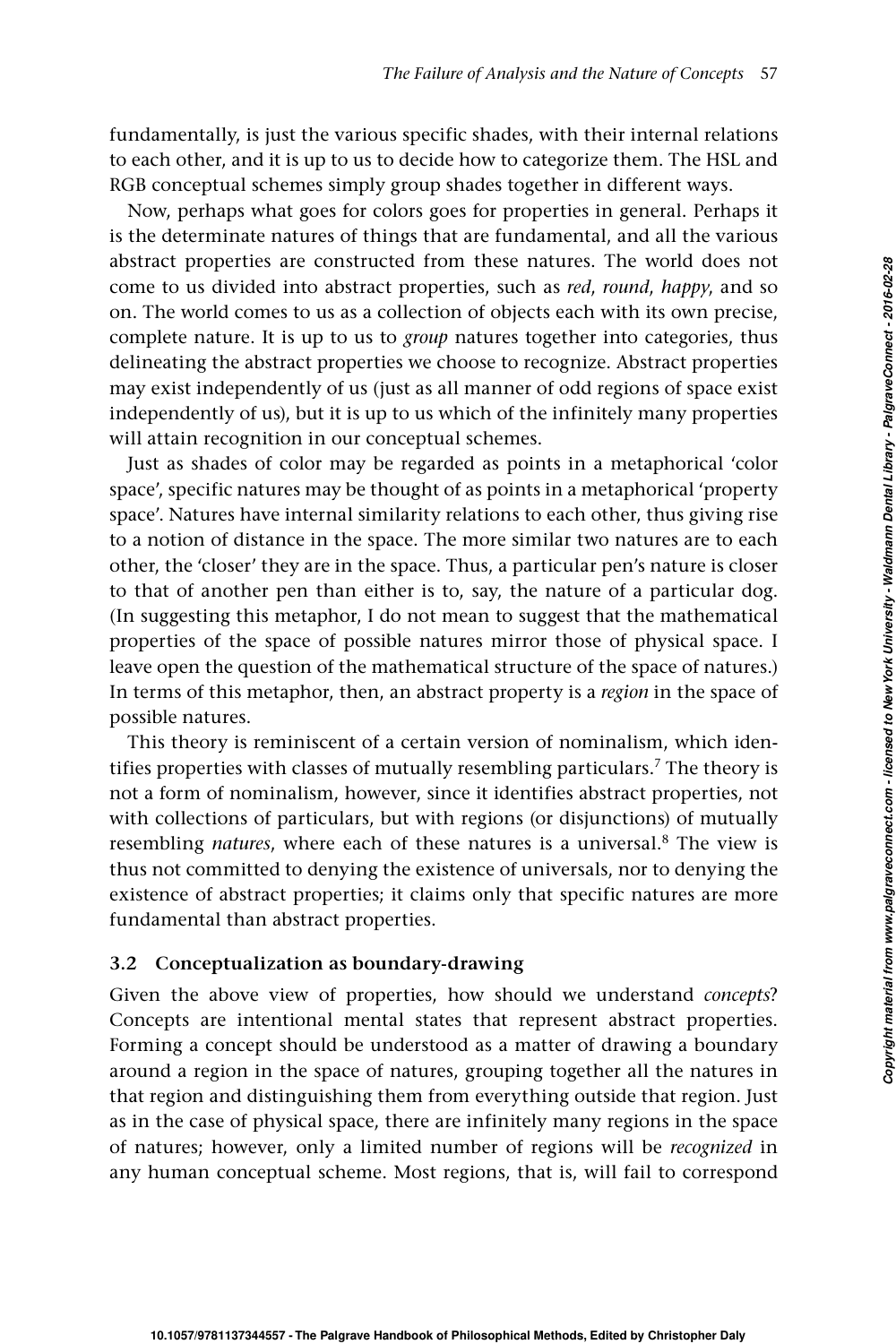to any actual concept. Different conceptual schemes will draw boundaries in different places. These different ways of drawing boundaries are neither right nor wrong, though some are more useful than others.

When we categorize the objects we see around us - 'there is a leaf', 'there is a duck', and so on – we are constructing a much lower resolution picture of the world around us than the picture given to us by sensory perception. Perceptual experience makes very fine distinctions, giving us very detailed information about the world. Conceptual schemes simplify the world, treating objects that fall within certain relatively broad ranges as relevantly the same. Why are such low-resolution pictures of the world useful? One reason derives from the way in which they enable us to bring past experiences to bear on present circumstances. When I walk into a room, I encounter an object whose specific nature I have never before encountered. If I had no conceptual scheme at all, I would simply see this as a new phenomenon. It is because I have a pre-established category, TABLE, into which I can fit the new object that I have some expectations about this object, based upon my background knowledge and experiences involving tables. I expect the object to persist over time, to be capable of supporting smaller objects, and so on. Another benefit of conceptual schemes is the ability to communicate. We cannot have labels for every specific nature. If human beings are to communicate information to each other, we must have labels that correspond to certain broad regions in the space of natures. Conceptual schemes may also lighten the cognitive loads on our minds. Just as it is easier to store and manipulate a low-resolution image than to store and manipulate a very high-resolution image, it is easier to remember and reason about conceptualized information than to remember and reason about the sort of extremely complex and detailed information contained in sensory experiences.

## **3.3 Concepts as dispositions**

What determines the boundaries of a concept?<sup>9</sup> Here is a naive view: the boundaries of a concept are determined by beliefs of the subject that identify those boundaries. For instance, perhaps the boundaries of the concept RED are determined by object-level beliefs to the effect that things with certain color shades are red. But this could not be correct, since one must first possess the concept RED before one can have any beliefs about what is red, and thus the concept must already have some independently set boundaries. (The nature of concepts precludes one's having a concept without boundaries.)

Alternately, perhaps the boundaries of the concept RED are determined by semantic beliefs, such as the belief that the concept RED applies to things falling within a certain range of hues. But this view also seems untenable. Beliefs are conceptual states; to believe that things of kind J stand in relation R to things of kind K, a subject must possess concepts for J, R, and K. So to believe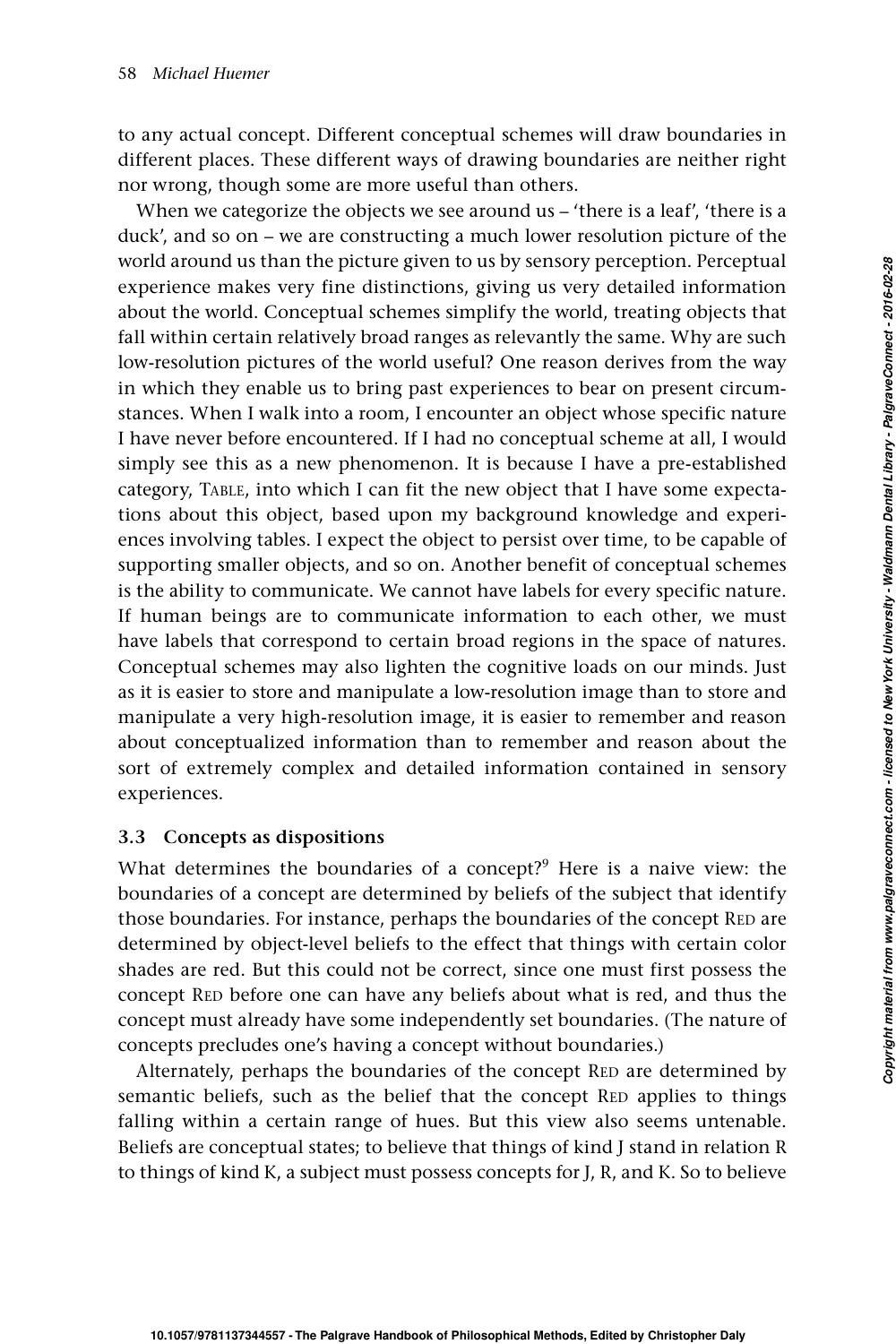[the concept RED applies to things within color-range R], one must possess (i) the concept THE CONCEPT RED, (ii) the concept APPLIES TO, and (iii) the concept of color-range R. It is therefore not plausible that such a belief is needed to set the boundaries for the concept RED. Indeed, it is implausible in general that the boundaries for the concept RED are set by any conceptual mental state.

Perhaps our question is misguided. Perhaps – at least in the case of some concepts, the 'primitive' concepts – we should simply accept a concept's boundaries as a fundamental, inexplicable fact. But while it may not be possible to provide a complete and noncircular account of the boundaries of a concept, some interesting and informative remarks can be made. When one possesses a conceptual category, one is disposed to view the things falling under that category in a certain way – to see them as alike in a certain way, and as different from the things outside the category. The contours of the category are determined by these dispositions: how far a concept extends is a matter of what range of natures the concept-wielder is disposed to classify together, to see as 'alike'.<sup>10</sup> This holds true at least for primitive concepts, for which the subject lacks definitions. This dispositional character of concepts enables them to determinately apply or fail to apply even to cases that the subject has never considered, since a subject may still possess determinate dispositions in regard to such cases. However, a concept may also have indeterminate boundaries, since a subject may also fail to possess determinate dispositions in regard to certain cases – that is, there may be some things such that a subject is neither disposed to apply the concept, nor disposed to reject the application of the concept to those things (this is true of borderline cases for vague predicates).

## **3.4 The sources of conceptual dispositions**

Where do our conceptual dispositions come from? What makes us classify some things together, and not others? Objective similarity plays an important role; we dislike categories that exclude some objects that are more similar to some items in the category than the items in the category are to each other.<sup>11</sup> Most people strongly resist forming the concept GRUE for precisely this reason. GRUE includes blue objects observed before the year 2100, and green objects not observed before 2100, but it excludes blue objects not observed before the year 2100.<sup>12</sup> Most people find this capricious, because blue objects not observed before the year 2100 are *more similar* to blue objects observed before the year 2100 than either is to *green* objects not observed before 2100. The concept GRUE thus defies our similarity-based classification practices.

But there must be other influences on our categorization practices. The similarity principle provides only a very weak constraint (and one which we may be willing to violate in some cases). One such influence is provided by one's language. The individual is influenced by the other members of his speech community, to form concepts with boundaries corresponding to the usage of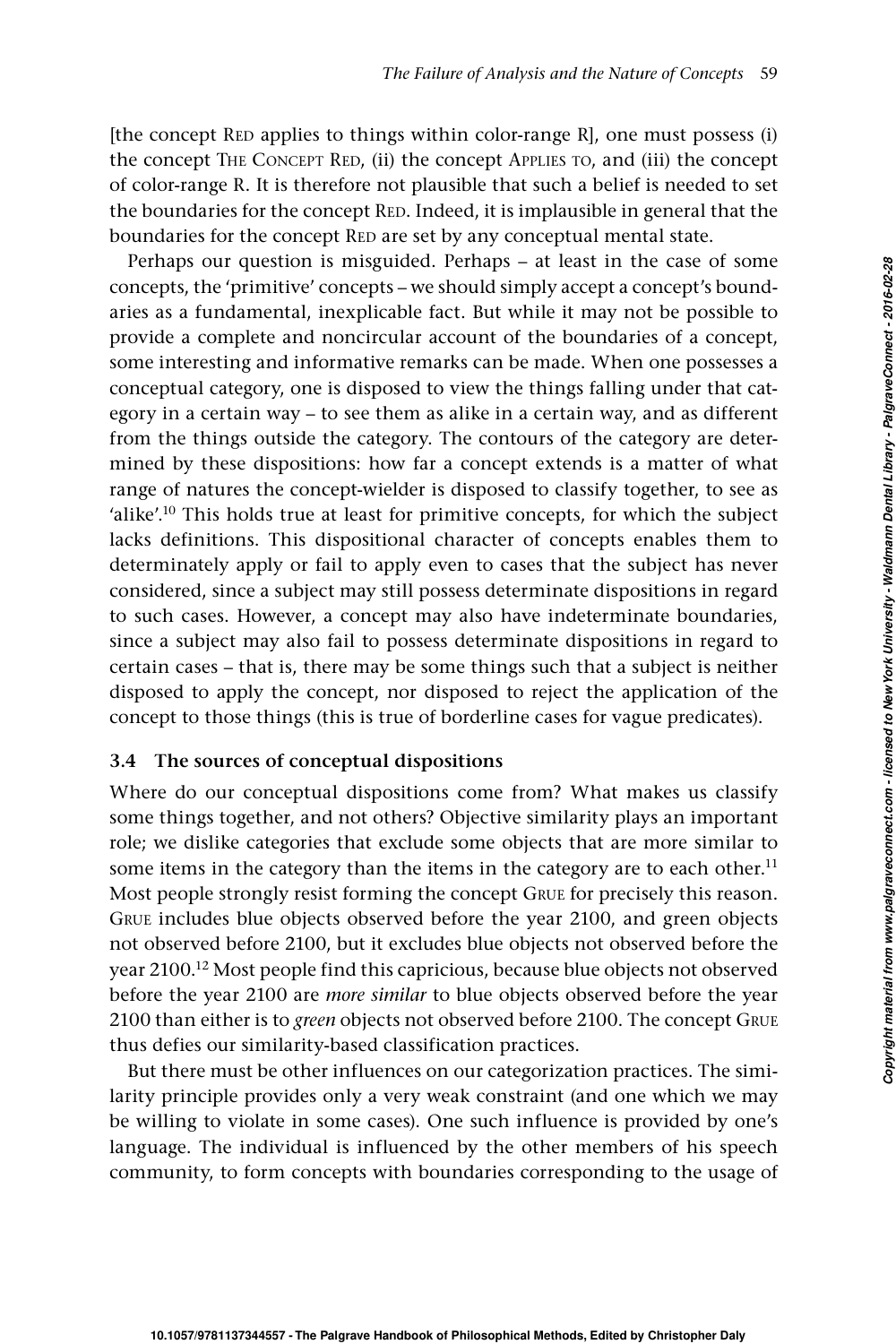particular lexemes in that community. When one hears the word 'know', for example, applied to a given case, one is influenced toward applying the word in other cases similar to that case. One's concept of knowledge is largely a resultant of all these influences. These influences are very difficult to overcome, so that individuals who attempt to create stipulative usages of existing words almost always continue to be influenced by the standard usage of those words in their speech communities.

Another common tendency, in normal circumstances, is the tendency to form concepts that are useful and avoid concepts that are useless. Thus, among other things, we want our conceptual schemes to identify similarities and distinctions that are relevant to our interests. This desideratum takes us beyond the classification of objects according to their intrinsic similarities. For instance, consider the deaths of Smith, Jones, and Brown: Smith was killed by an avalanche, which was intentionally started by another human being. Jones was killed by an avalanche *not* started by another human being. Brown was murdered by poison. If the coroner knows the facts of these cases, he will classify Smith's and Brown's deaths as 'homicides', whereas Jones' death was a 'death by natural causes' – despite the fact that Smith's and Jones' deaths (including the events proximately causing each) were more physically similar to each other than either was to Brown's death. The reason for this classification scheme is practical: we care much more about whether a death was caused by human action than we do about whether it was caused by an avalanche.

In line with the desire for useful concepts, we typically seek to form concepts that are informative, in the sense that a person who learns that concept C applies to X thereby learns a good deal. The sort of informativeness that is practically relevant, and that will make a concept useful, is probabilistic rather than deductive. That is, a person who learns that C applies to X should 'learn a lot' in the sense of being induced to make a significant revision to his subjective probability distribution, rather than in the sense of being able to deduce many theorems. Informativeness is thus relative to a prior probability distribution. Keeping in mind the mutual influence of members of a single speech community on each other's concept formation, we should anticipate, roughly, that people will tend to form concepts that would be informative for most members of their speech community.

At the same time, however, we want our concepts to have reasonably wide application, and this desideratum stands in some tension with the desideratum of informativeness. The most informative concept would be one whose application to an object locates that object at a specific point in the space of possible natures. Such a concept, however, would be of little use, since in all probability, no more than one object would ever fall under it. We tend, therefore, to form concepts that apply to many of the objects that we observe and care about.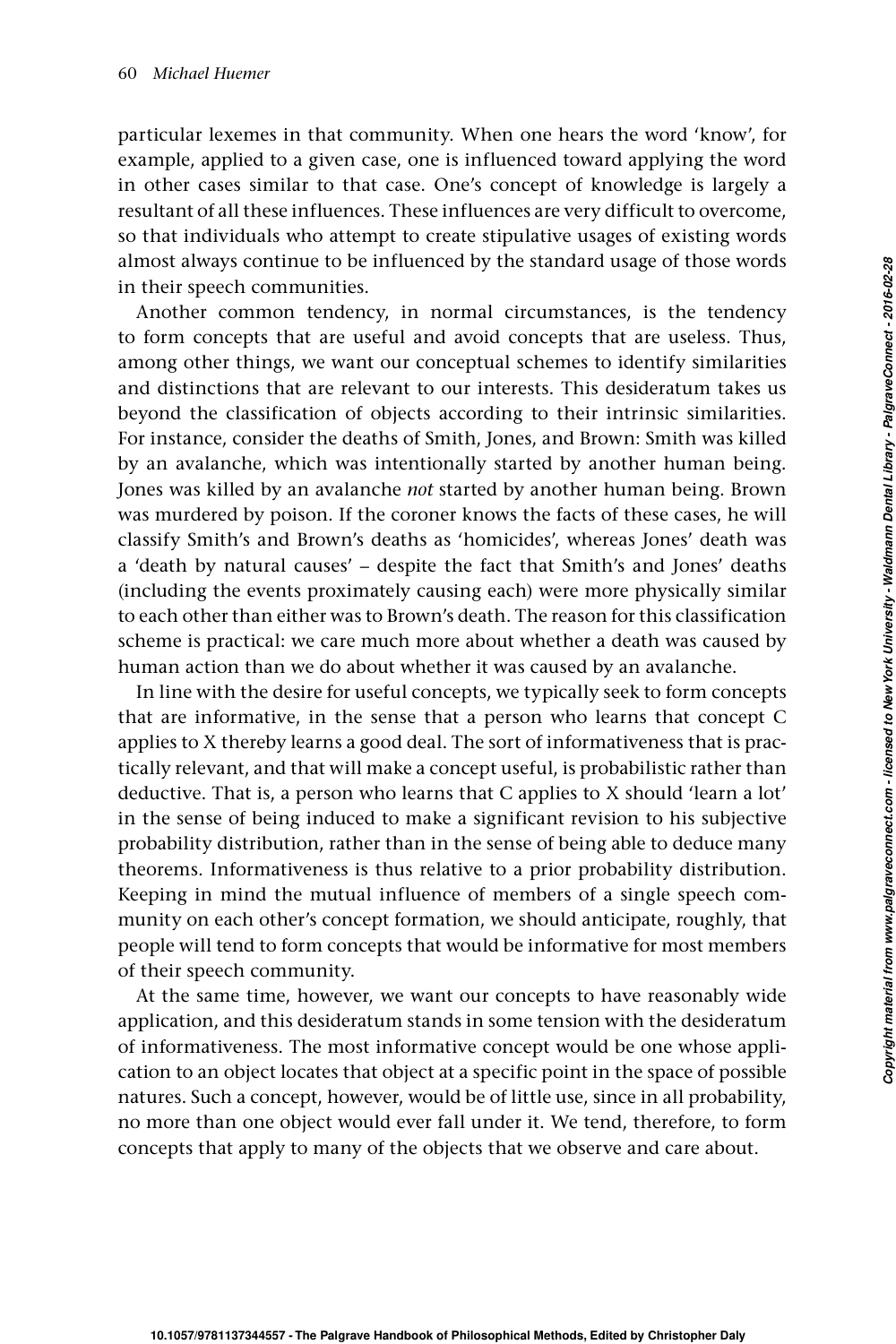Most of these rules are vague, and none is inviolable. Nor have I tried to give a complete list of influences on concept formation. These are simply some of the more prominent influences on our categorization practices.

I want to draw attention to one special case that I think is particularly common and important. Suppose we find a class of actual objects that form a cluster in the space of possible natures – that is, each of these objects is relatively similar to some other objects in the class, and relatively dissimilar from any actual objects not in the class. Then we are likely to group those objects together under a single category. Our observations of objects in the world thus influence where we draw conceptual boundaries (see Figures 3, 4).

An interesting example of this tendency is provided by the 2006 reclassification of Pluto by the International Astronomical Union. It was once said that there were nine planets in the solar system, of which Pluto was the outermost and smallest. Then astronomers began to identify other objects that are similar to Pluto and relatively dissimilar from the eight remaining planets (in the same way that Pluto is dissimilar from the other eight planets). As a result, if Pluto continued to be classified as a planet, we would 'have to' add fifty more objects to the list of planets, all of them much smaller than the first eight planets, and all but one of them located in the Kuiper belt at the edge of the solar system. This discovery made it more natural to place Pluto and the other Plutolike objects into their own category, that of 'planetoids', thus decreasing the number of 'planets' to eight (see Figure 5).<sup>13</sup> Had Pluto been the only object of its kind, it would probably have retained the title of 'planet'. It was Pluto's bad



*Figure 3* Clusters of objects in the space of possible natures. Each point in the space represents a nature that something could have. Dots represent natures of objects actually found in the world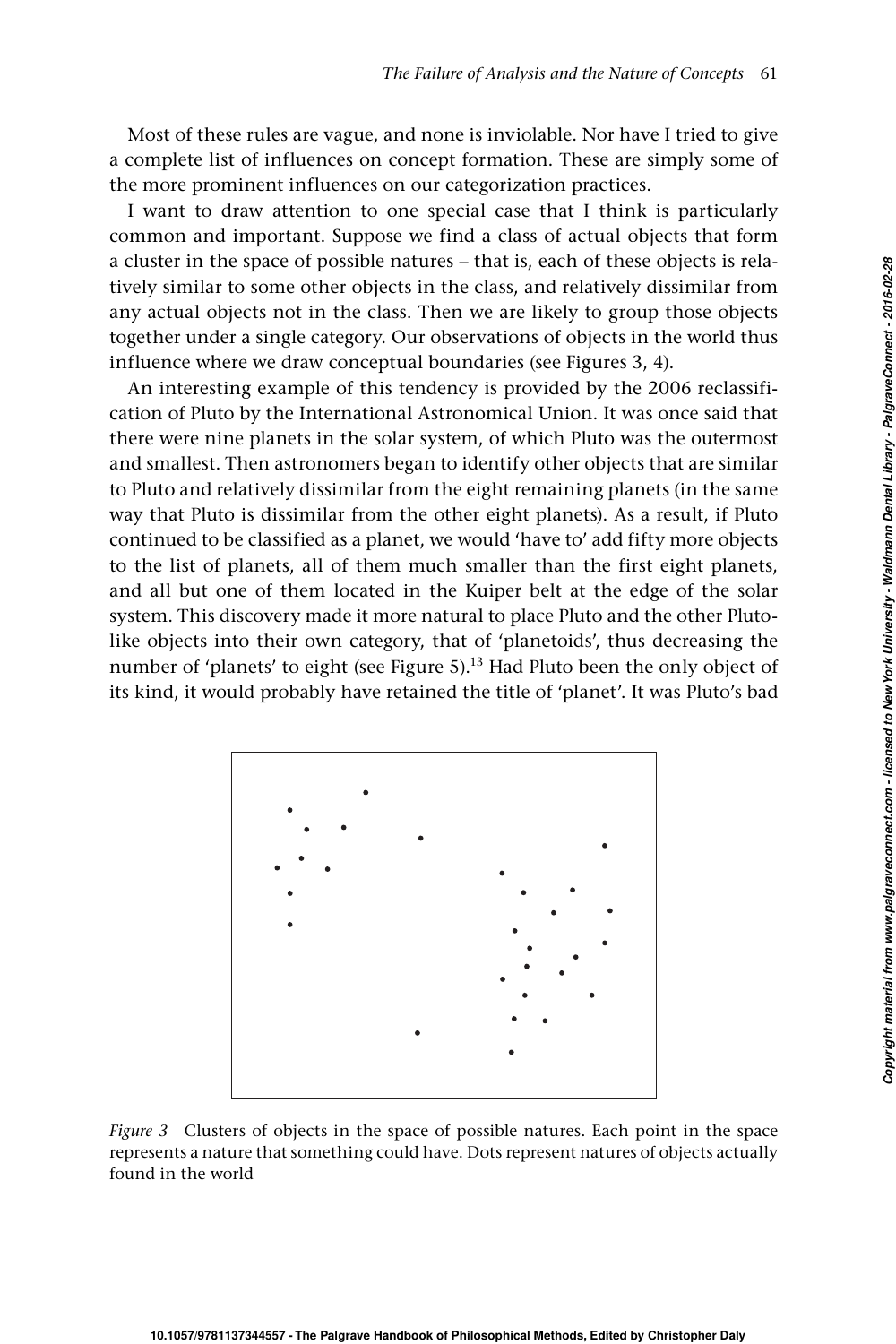

*Figure 4* Two natural ways of grouping clustered objects into conceptual categories



*Figure 5* Evolving knowledge of the solar system led to the reclassification of Pluto from a 'planet' to a 'dwarf planet' or 'planetoid'

luck to fall in with a large cluster of objects, all resembling each other much more than any of them resembled any of the original eight planets.<sup>14</sup>

## **4 Implications for analysis**

A successful conceptual analysis of the kind philosophers have sought for the last century must at least provide logically necessary and sufficient conditions for a thing to fall under the concept that is being analyzed. Thus, suppose we wish to analyze KNOWLEDGE. A successful analysis of KNOWLEDGE would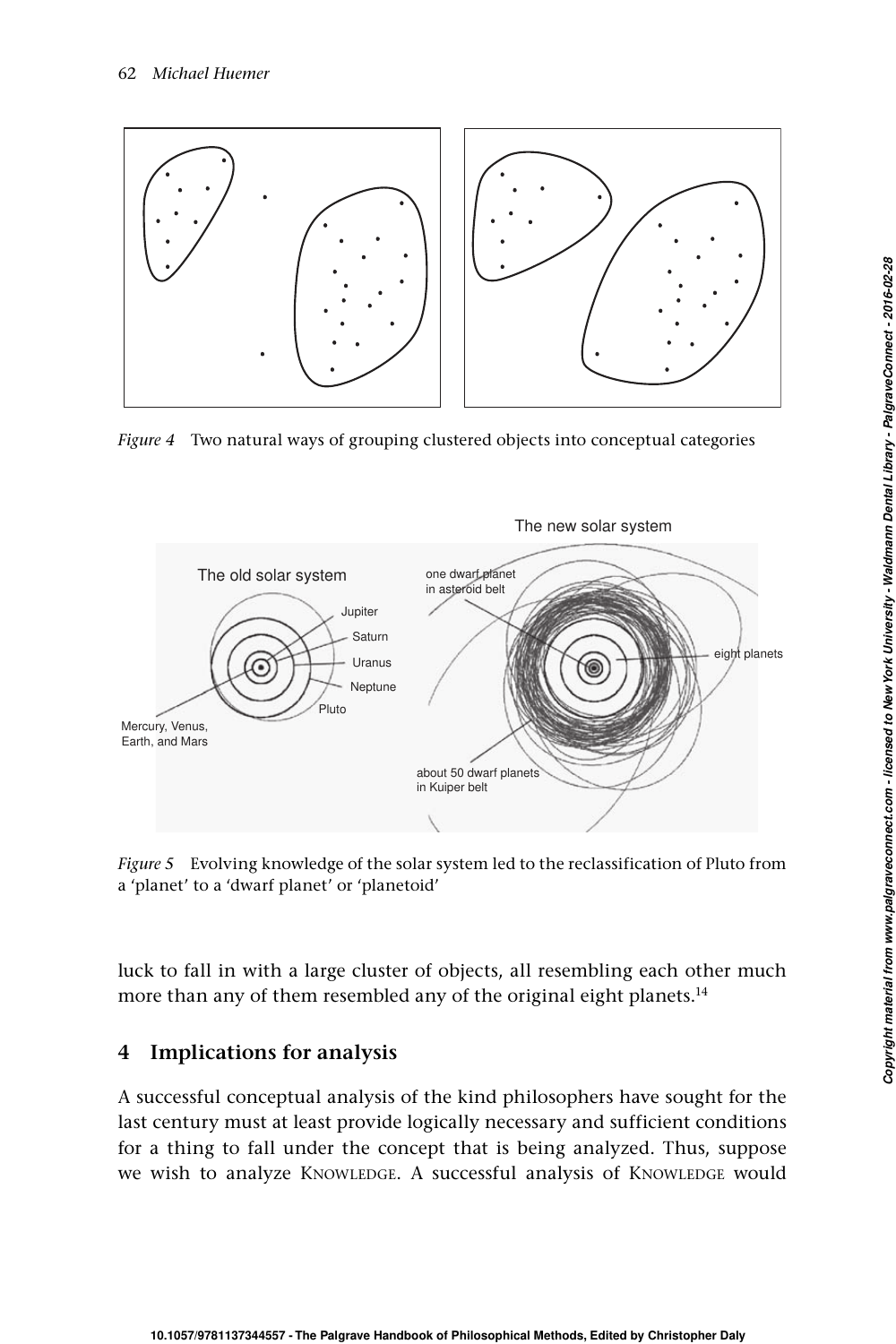provide a set of conditions that pick out all and only the mental states to which KNOWLEDGE applies, in every coherently conceivable circumstance. For such an analysis to be possible, we must possess *other* conceptual categories that are related in a very specific way to the category of KNOWLEDGE – roughly speaking, it must be possible to construct the region in the space of natures corresponding to KNOWLEDGE through set theoretic operations, such as union, intersection, and subtraction, on the regions corresponding to some other concepts that we possess. For example, suppose that the region in the property space corresponding to KNOWLEDGE happens to be identical to the intersection of the regions corresponding to BELIEF, TRUTH, and JUSTIFICATION (see Figure 6). In that case, and only in that case, it will be possible to analyze KNOWLEDGE as **JUSTIFIED TRUE BELIEF.** 

The first thing to notice is that the conditions under which this sort of analysis is possible are extremely restricted. Given that we possess only finitely many other concepts, there are only finitely many regions that can be constructed through set theoretic operations on those concepts. But there are uncountably many regions in the space of natures. So, for any randomly chosen region, the prior probability that that region can be precisely picked out using concepts that we already possess is zero (or infinitesimal). In other words, of all the regions that our category of KNOWLEDGE *could* correspond to, only a measurezero subset of regions would be such that the concept would be analyzable in terms of other concepts that we possess. There is therefore no obvious reason to presume that the concept KNOWLEDGE is analyzable.

Of course, some concepts are analyzable in terms of other concepts. I am aware of exactly one area in which correct conceptual analyses are commonly found – that is mathematics. It appears that in mathematics, it is actually common for a concept to be constructed, or at least constructible, out of other



*Figure 6* The relationship between BELIEF, JUSTIFICATION, and TRUTH in which KNOWLEDGE could be defined as JUSTIFIED, TRUE BELIEF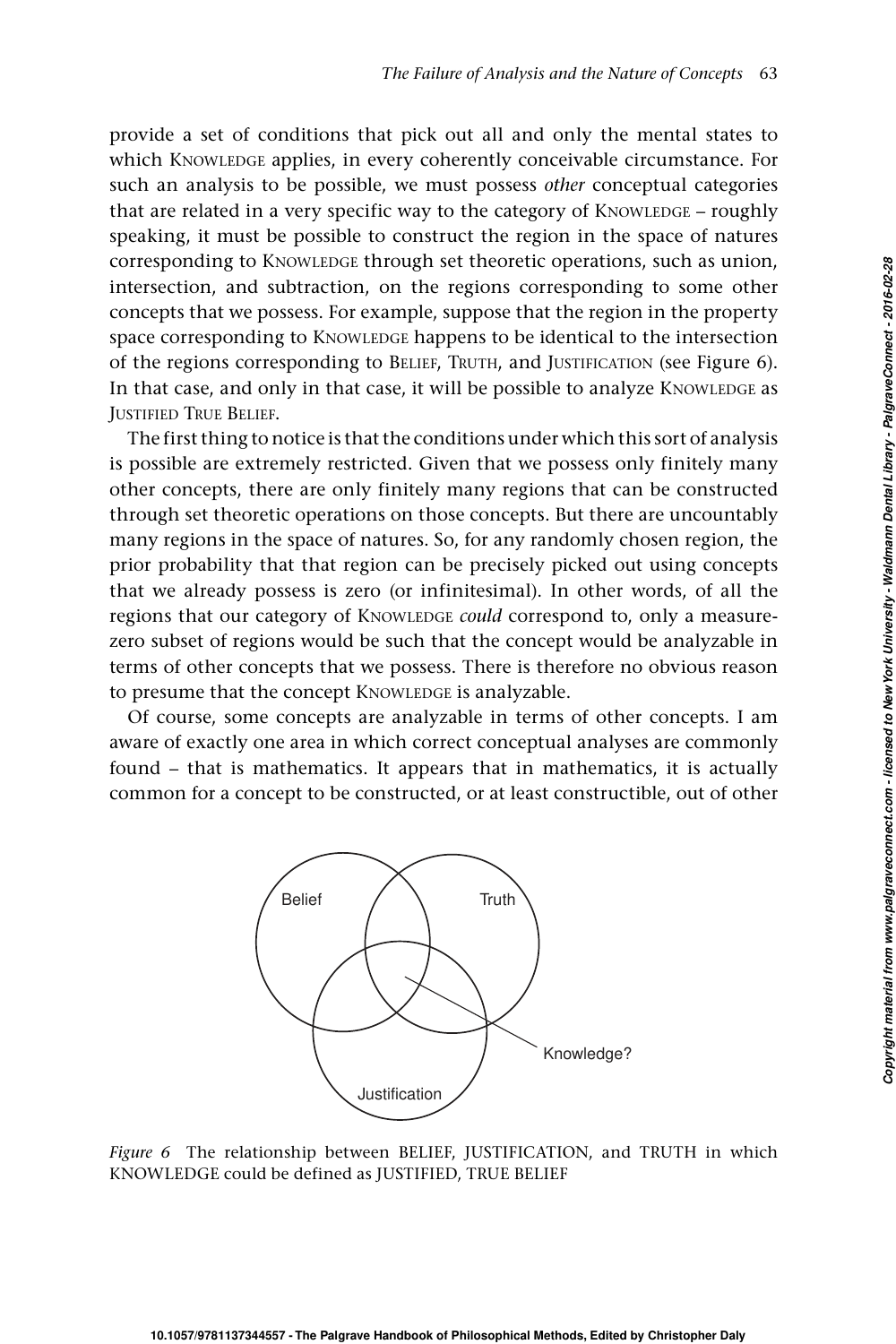concepts. Mathematics, however, is a very peculiar area of human endeavor, and the relative difficulty that the majority of people have with understanding mathematical ideas and mathematical reasoning should tip us off to the possibility that mathematical thinking is quite different from ordinary thinking, and thus that we should be very wary of taking mathematics as a model for the rest of human cognition.

If we consider the sources of conceptual dispositions discussed above (section 3.4), we find very little comfort for the aspiration of providing conceptual analyses. If the boundaries of most ordinary concepts are determined by such factors as our interests, the desire for informativeness, the desire for wide applicability, and the desire to include clusters of observed objects, then ordinary concepts are very unlike the concepts of mathematics. Most ordinary concepts may be expected to correspond to regions with very complex and idiosyncratic shapes, and there is no obvious reason to expect them to be definable in terms of other concepts. In addition, if our concept-formation is strongly influenced by our language, it would be unsurprising if people from different linguistic communities used at least slightly different conceptual schemes.<sup>15</sup>

There is also no particular reason to expect conceptual analysis to be *interesting*. Even if we managed some day to construct some complicated formulation that succeeded in picking out all and only the cases of knowledge in every possible world, it would probably be a tediously baroque and gerrymandered formula, and it would probably do nothing to help anyone understand KNOWLEDGE. One does not form the concept KNOWLEDGE by reading a definition. One forms the concept by acquiring certain classificatory dispositions, largely through observation and imitation of other people's usage of the word 'know'. Any definition able to avoid all the counterexamples philosophers have devised to earlier definitions of KNOWLEDGE would almost surely contain so many complicated, abstract clauses that most readers would find it far more difficult to comprehend the definition than to comprehend the concept of knowledge itself. That definition would likely serve more to confuse than to enlighten readers.

Nor have we much ground for confidence in the introspective accessibility of conceptual boundaries. Those boundaries, I have suggested, are determined by our classificatory dispositions, and there is no obvious reason to expect those dispositions to be directly introspectible as such. *Occurrent* mental states are usually directly introspectible, but mere dispositions are seldom accessible *as such* (that is, while they remain mere dispositions). The easiest way to access one's dispositions is to *activate* them. For instance, one becomes aware of what dispositional beliefs one had when those beliefs become occurrent. One discovers whether one is afraid of heights by getting into a high place, or at least imagining being in a high place. Similarly, the way we observe the classificatory dispositions that constitute a concept is by activating them: we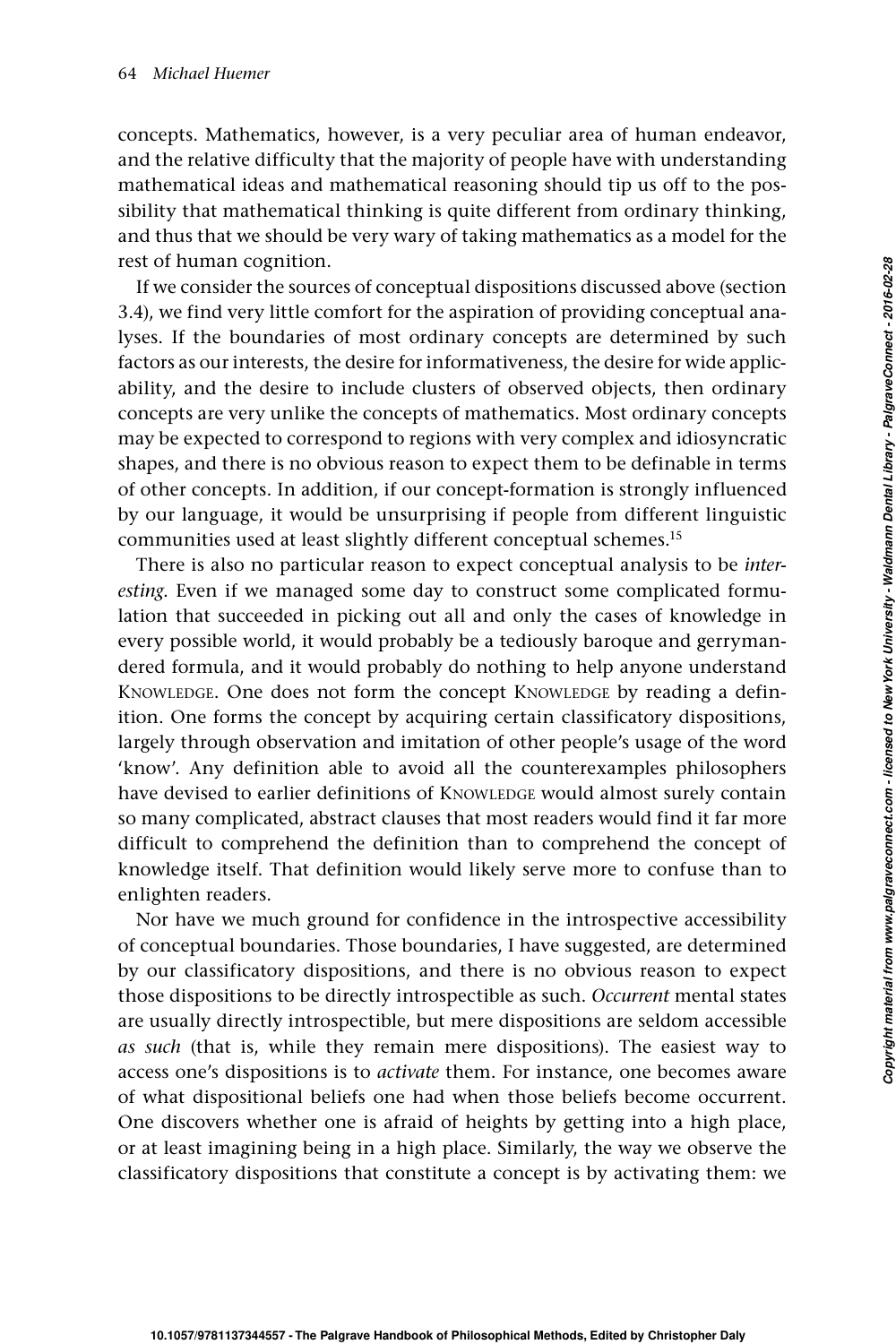encounter, or imagine, a case, and then either are inclined to apply the concept or are inclined not to apply it. It is very difficult, perhaps impossible, for a person to identify all the relevant dispositions purely through abstract reflection on a concept; it is much easier to activate the dispositions by reflecting on particular cases, and then observe how one is inclined to classify the cases.

The picture of concepts and properties I have sketched thus accounts for both the role of cases in evaluating analyses and the general difficulty of constructing correct analyses.

## **5 Questions about natures**

#### **5.1 Analyticity**

The present view of concepts and properties raises many questions, of which only a few can be discussed here. To begin with, among the critics of conceptual analysis are some who reject the notion of analytic truths altogether. <sup>16</sup> What implications does my view of concepts and properties have for the issue of analyticity?

If we want to retain the notion of analyticity, or some variation on it, we should not characterize the notion in terms of *definitions*. For example, we should not say that a sentence is analytic just in case the replacement of a term in the sentence with its definition results in a logical truth.<sup>17</sup> What we can say, however, is that a concept will often pick out a region in the space of natures which entirely encompasses the region picked out by another concept. For instance, the region picked out by RED is a proper part of the region picked out by COLORED (see Figure 7). This observation brings us at least within the neighborhood of the idea that 'All red things are colored' is analytic. More generally, analytic statements will be guaranteed true by the relationships among the regions of the property space picked out by the words in the statement, rather than their truth's depending on the locations of actual particulars in the space.<sup>18</sup>



*Figure 7* The red region as a proper part of the colored region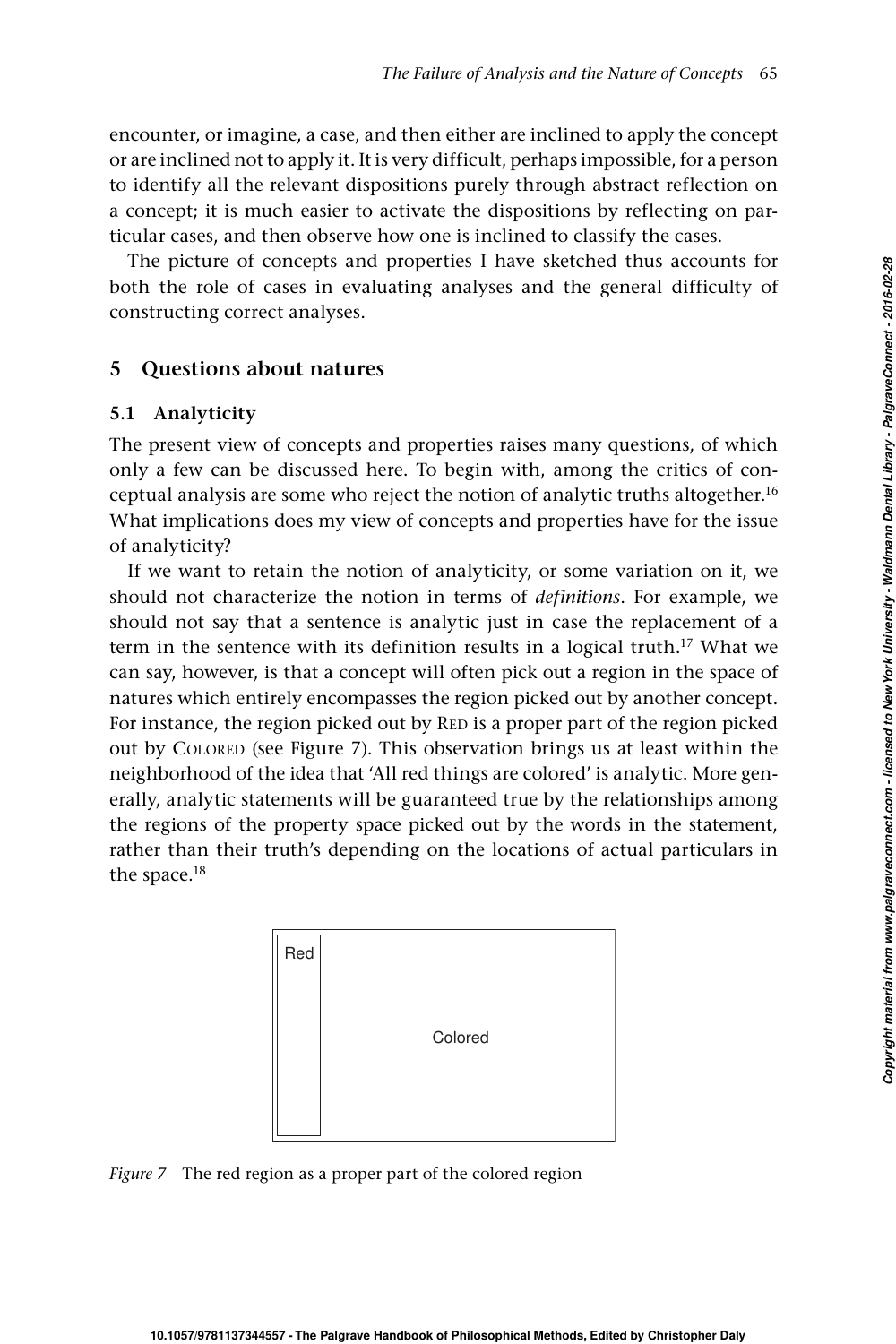The foregoing may not quite capture what we intend by the term 'analytic'. Perhaps analyticity requires something more, something in the neighborhood of a sentence's providing a test of linguistic competence. Some say that analytic sentences are those for which one's linguistic competence, or one's understanding of the sentence, confers knowledge of or justification for accepting its truth. <sup>19</sup> All of this may be said consistently with the view of concepts and properties that I have proposed.

I shall not, however, attempt here to precisely analyze analyticity; any effort to do so would likely encounter the same sort of problems that afflict analysis in general. But how, one might wonder, can a person understand the concept of analyticity without an explicit definition? It is one thing to suppose that we may understand ordinary language terms without explicit definitions, but 'analytic' is clearly a philosophers' technical term. Aren't technical terms, at least, introduced through explicit definitions?

Consider how Kant initially introduced the term 'analytic'. Kant said that an analytic judgment is one in which 'the predicate B belongs to the subject A, as something which is (covertly) contained in this concept  $A<sup>20</sup>$  In the standard modern illustration of the idea, 'All bachelors are unmarried' is said to be analytic because the concept BACHELOR contains the concept UNMARRIED.

But this characterization clearly does *not* capture the meaning of 'analytic'. For on the above characterization, 'No bachelors are unmarried' would also count as analytic, since the concept of the subject (namely, BACHELOR) again contains the concept of the predicate (namely, UNMARRIED). Furthermore, 'No bachelors are married' would *not* count as analytic, since the concept of the subject (BACHELOR) does not contain the concept of the predicate (MARRIED).<sup>21</sup> And these are consequences that any philosopher competent in the use of the term 'analytic' would recognize as problematic. Thus, even though it was Kant who introduced 'analytic' as a technical term, we can still say that his definition of the term was wrong. This may seem odd. In defining a new technical term, doesn't one simply *stipulate* that the term means whatever one's definition indicates? How could Kant have gotten the definition *wrong*?

The answer is that Kant had a certain concept in mind, which he had formed by noticing a cluster of similar judgments (the judgment that all bachelors are unmarried, that everything is identical with itself, and so on), and he then *attempted* to describe the contours of that concept by giving the verbal formulation quoted two paragraphs above. But this formulation simply failed to capture the concept that Kant himself had in mind – just as twentieth-century philosophers who attempted to analyze KNOWLEDGE failed to correctly characterize their own concepts of knowledge. How can we tell that Kant did not really mean by 'analytic' what he said he meant? In this case, we can gather what Kant meant mainly from the role that analyticity played in his philosophy. For instance, Kant was concerned to solve the puzzle of how there can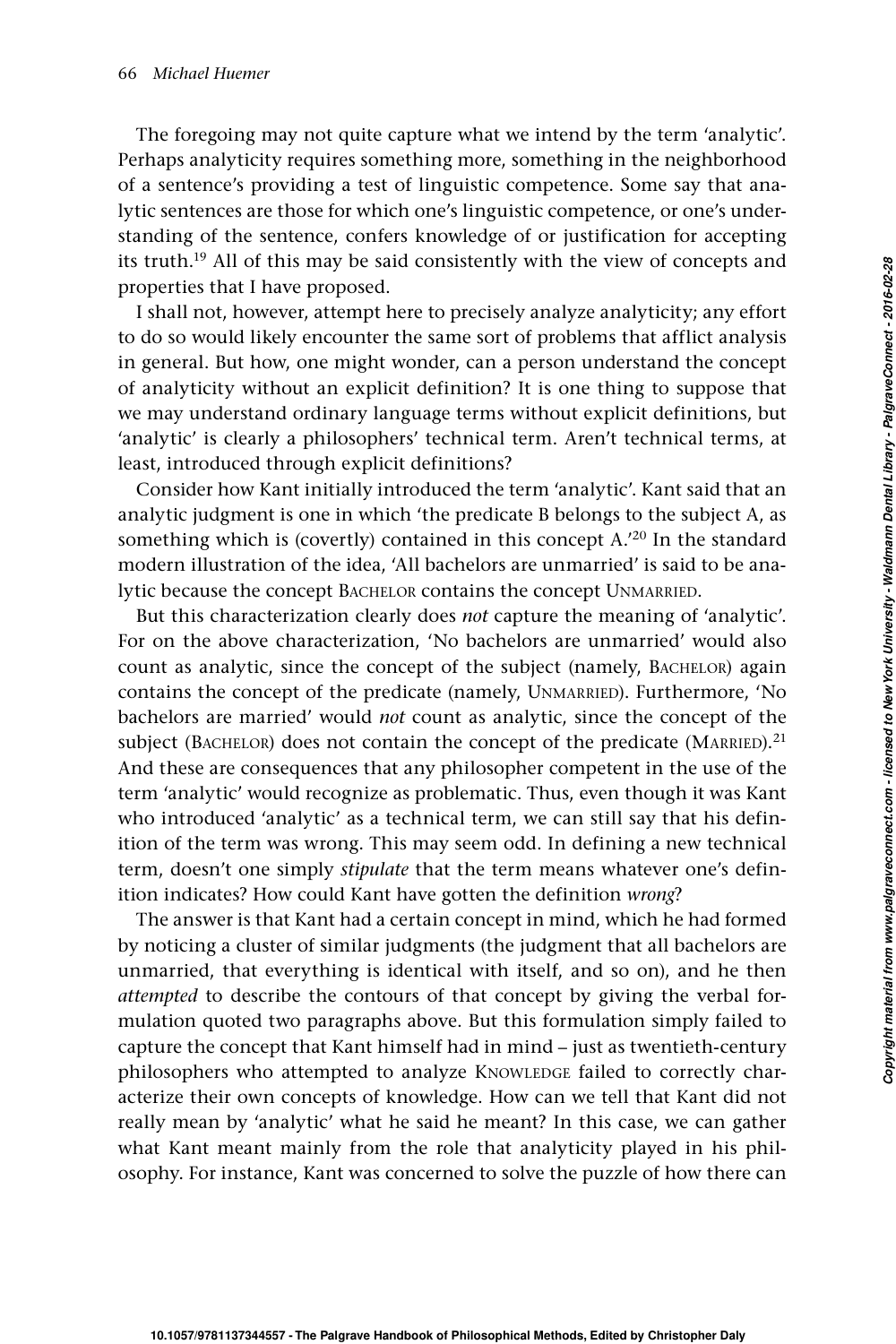be synthetic a priori knowledge. But if 'analytic' truly meant what Kant said it meant (with 'synthetic' understood as denoting the non-analytic), then the knowledge that no bachelors are married would be an instance of synthetic a priori knowledge. But we can be fairly confident that no philosopher would have made such heavy weather over how one can know such things as that no bachelors are married, *as opposed to* such things as that all triangles have three sides, as Kant did make over how we can have synthetic a priori knowledge, as opposed to analytic a priori knowledge.

One lesson is that to fix the meaning of a technical term, it is not necessary to correctly define that term. It may suffice to offer some examples and to make a series of statements and arguments using the technical term, where those statements and arguments make sense or are plausible only when the term is understood in the sense intended. Readers may then learn the use of the technical term in much the same way that they learn the use of terms in ordinary language. Of course, it might have been preferable had Kant given a correct definition of ANALYTIC (assuming a correct and comprehensible definition exists). But his failure to do so did not prevent his use of 'analytic' from being meaningful, nor did it prevent readers from attaining a basic grasp of the concept he had in mind.

#### **5.2 Conceptual analysis and reduction**

Some philosophers argue that conceptual analysis plays a key role in a certain metaphysical project, the project of providing reductions of higher-level phenomena to more fundamental phenomena. For instance, it is said that one can conclude that water is  $H_2O$  only after one has a conceptual analysis. One analyzes WATER along the lines of 'water is the watery stuff of our acquaintance', where 'watery' stands for a cluster of familiar properties of water (it is clear, odorless, and tasteless; it fills the rivers, lakes, and oceans on Earth; it falls from the sky as rain; and so on). Scientific investigation then reveals that  $\rm H_{2}O$ in fact satisfies that definition of WATER, at which point we are in a position to conclude that water is in fact  $H_2O^{22}$ .

On my view of concepts and properties, what becomes of this model of scientific reduction? Certainly the model must be revised. We cannot analyze WATER, so no such analysis can be required for discovering that water is  $H_2O$ . But we have not rejected the notion of analyticity altogether. It therefore may still be analytic that 'All watery stuff of our acquaintance is water', even if 'water' is not *defined* as 'the watery stuff of our acquaintance'. It is worth noting that among the objections to Jackson's quasi-analysis of water are counterexamples in which water would have had different observable properties from those it actually has.<sup>23</sup> These examples do not undermine the claim that, analytically, *if there is* some substance with which we are acquainted that has those properties, then that substance is water.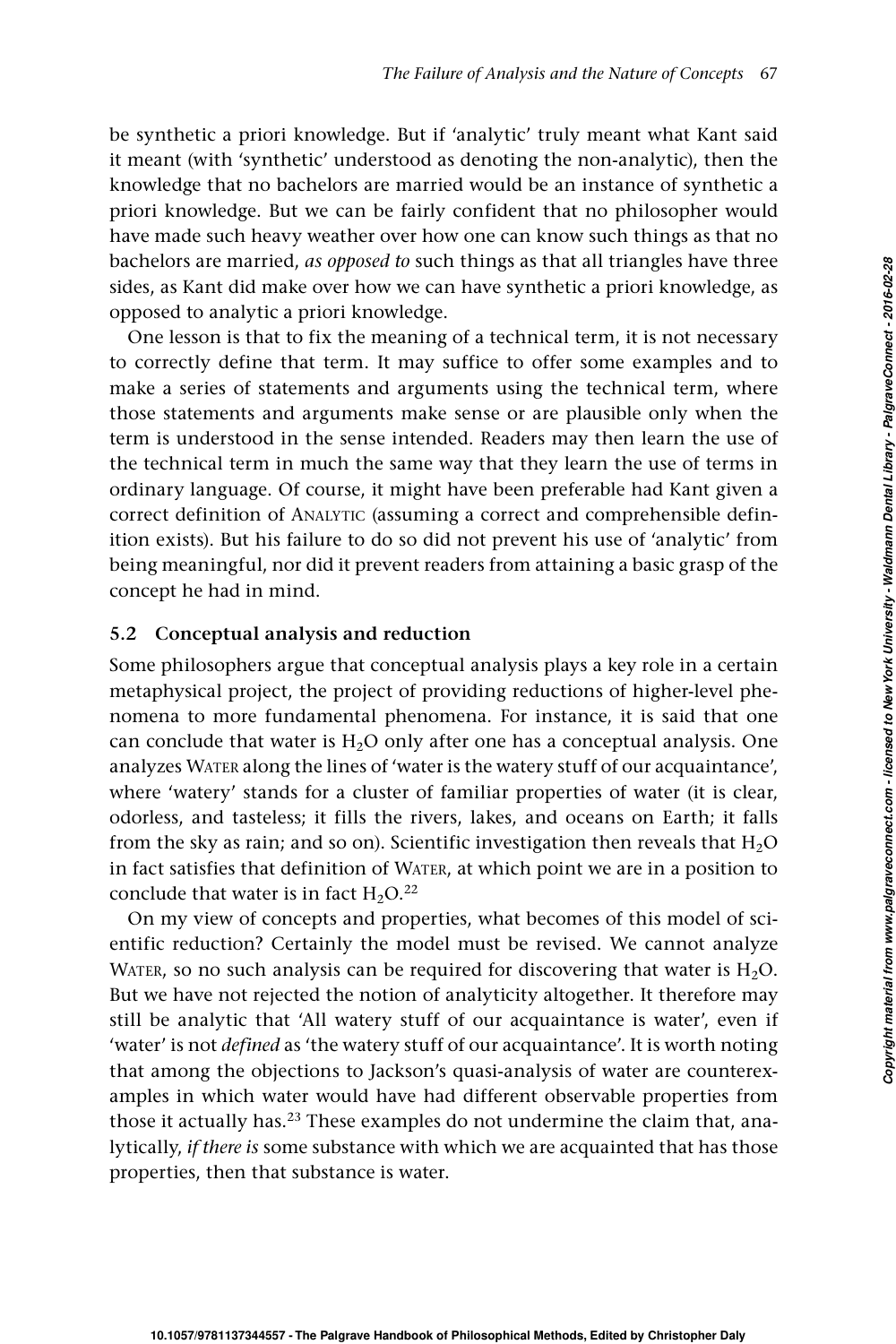My view of concepts does not *commit* us to accepting this sort of model of reduction. But as far as I can see, it leaves open the possibility of a model of reduction in the spirit of the model proposed by Jackson, albeit with some revision.

## **5.3 The dimensions of the property space**

If we understand abstract properties as regions in a space of possible natures, how are we to understand *dimensions*? Take for example the color space, which can be characterized in terms of dimensions of hue, saturation, and brightness. How should one understand the dimension of hue? Is this *dimension* also a region in the color space? If so, what region is it? We might say that it is the entire space, since every point in the space has some hue. But the same logic would lead us to say that saturation and brightness each correspond to that same region, and thus that hue, saturation, and brightness are identical.

Here is an alternative view. Just as we group together points in the color space to form particular hues, such as red, we group together particular hues to form the dimension of hue. The dimension thus is not simply a collection of points in the space, but a collection of collections of points. Hue differs from saturation in that the two dimensions group together different groups. As long as we accept that sets with the same ur-elements may nevertheless be distinct, we should have no difficulty in seeing hue, saturation, and brightness as distinct dimensions, despite the fact that exactly the same things have hues as have saturations and brightnesses.

Just as there are different ways in which a conceptual scheme may divide the possibility space into properties, there are also different ways in which a conceptual scheme may characterize the dimensions of the space. There is not a single correct set of dimensions for the space, any more than there is a single correct set of categories. To illustrate, consider again the color space, which may be conceptualized as a cylinder with hue, saturation, and brightness dimensions. This same space may also be conceptualized, equally correctly, as a cube with red, green, and blue components as dimensions.<sup>24</sup>

Even ordinary physical space admits of different ways of characterizing its dimensions. One may identify locations in space using either a Cartesian or a polar coordinate system, and in either case, one must stipulatively designate a special location (the 'origin') and two special directions (the '0 degree' directions or the 'x and y axes'). No point or direction in space is physically special, so these choices are epistemically arbitrary conventions, though some choices may be more practically useful than others.

## **5.4 Similarity and other relations**

If the conception of properties sketched above is correct, it seems that something like it ought to apply equally well to *relations.* If an abstract property is a region in the space of possible natures, what is an abstract relation?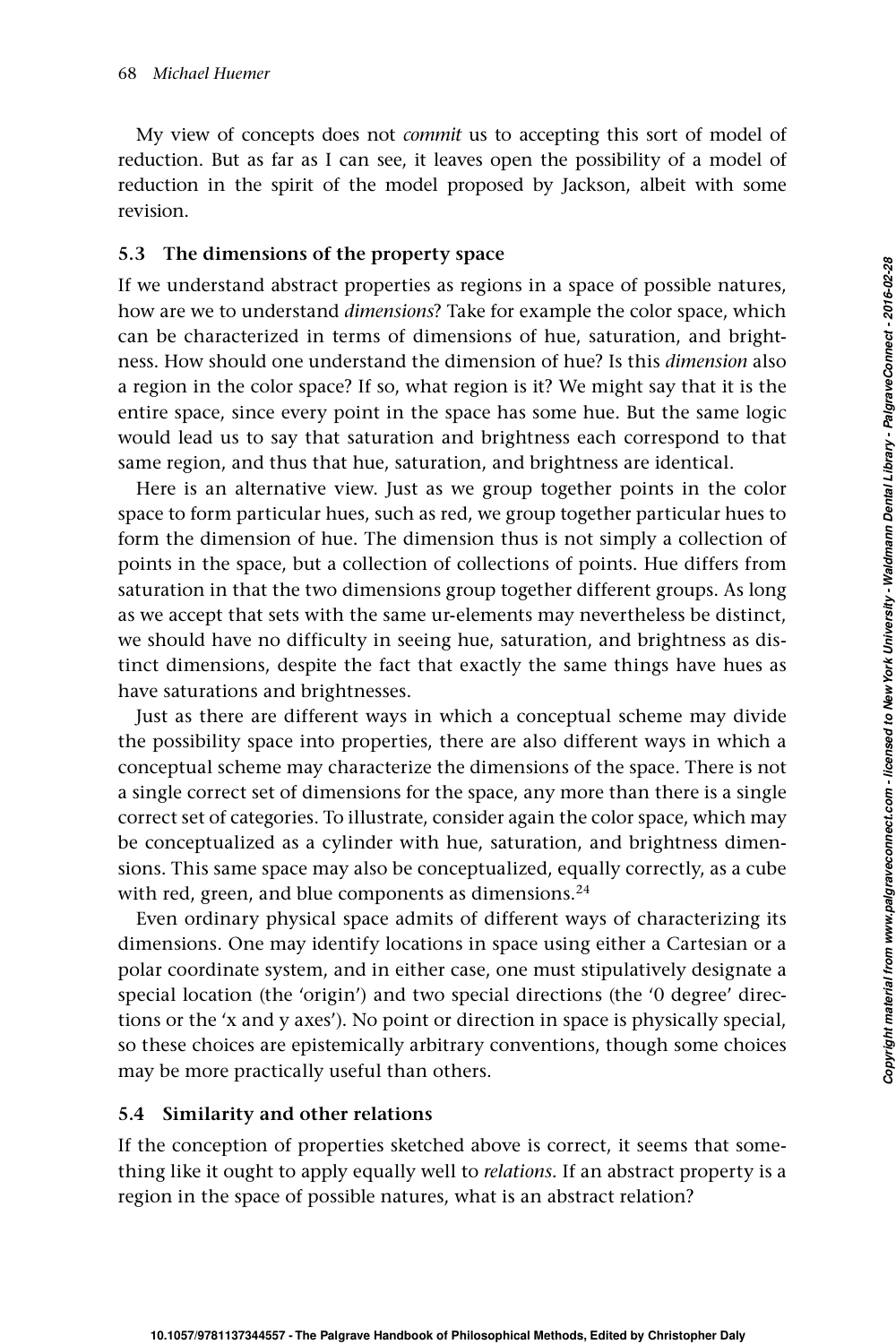There are at least two interesting ways of treating relations that fall in line with the above treatment of properties. The first approach would be to treat a relation between two things as a property of a larger system – a relation between x and y is a property of a system (or an aggregate) containing both x and y. For instance, among the ways that the aggregate containing the cat and the mat might be is the arrangement in which the cat is on the mat. An abstract relation such as that expressed by 'x is on  $y'$  can be thought of as a certain grouping of points in a certain possibility space, a space whose points are all the comprehensive, fully determinate ways that a two-member system might be.

The other approach to relations is to treat relations as a separate but parallel phenomenon to properties. Just as we have recognized comprehensive, fully determinate *properties*, which I have called 'natures', we can also recognize comprehensive, fully determinate *relations*, which we might call 'relational natures'. Every pair of objects has exactly one relational nature – this is the nature that encompasses the complete, precise way that those objects are related to each other. These relational natures are also universals, in the sense that more than one pair of objects could in principle share a relational nature (in which case the members of each pair would be related to each other in exactly the same way, in every respect). We might then suppose that an abstract relation is a region in the space of possible relational natures, and that conceptualizing an abstract relation is a matter of drawing a boundary in that space.

We might wonder whether special difficulties are created by the relation of *similarity*, given the role that similarity plays in the rest of the theory. We have said that points in the possibility space bear objective, internal similarity relations to each other, with some pairs of points more similar than others. These similarity relations help to explain how we group points together when we form conceptual categories. But now suppose we recognize a space of relational natures, with abstract relations conceived as regions in the space. A given degree of similarity is itself an abstract relation. Can degrees of similarity therefore also be thought of as regions in this same possibility space? Presumably not. Degrees of similarity are the *distances* in the space; they cannot simultaneously be regions in the space.

There are two things that might be said about this. On the one hand, we might simply recognize similarity as an exception to the rule that properties and relations are regions in a possibility space. Similarity might be taken as fundamental, not subject to further explanation, with (most) *other* properties and relations understood as collections of mutually resembling natures.<sup>25</sup>

Alternately, we might view degrees of similarity as regions in *another* possibility space. Ordinary, first-order properties are regions in a space of ordinary, first-order natures, that is, the sort of natures that may belong to particulars. Similarity, one might say, is not a relation between particulars but a relation between natures; thus, it is a second-order universal. Second-order universals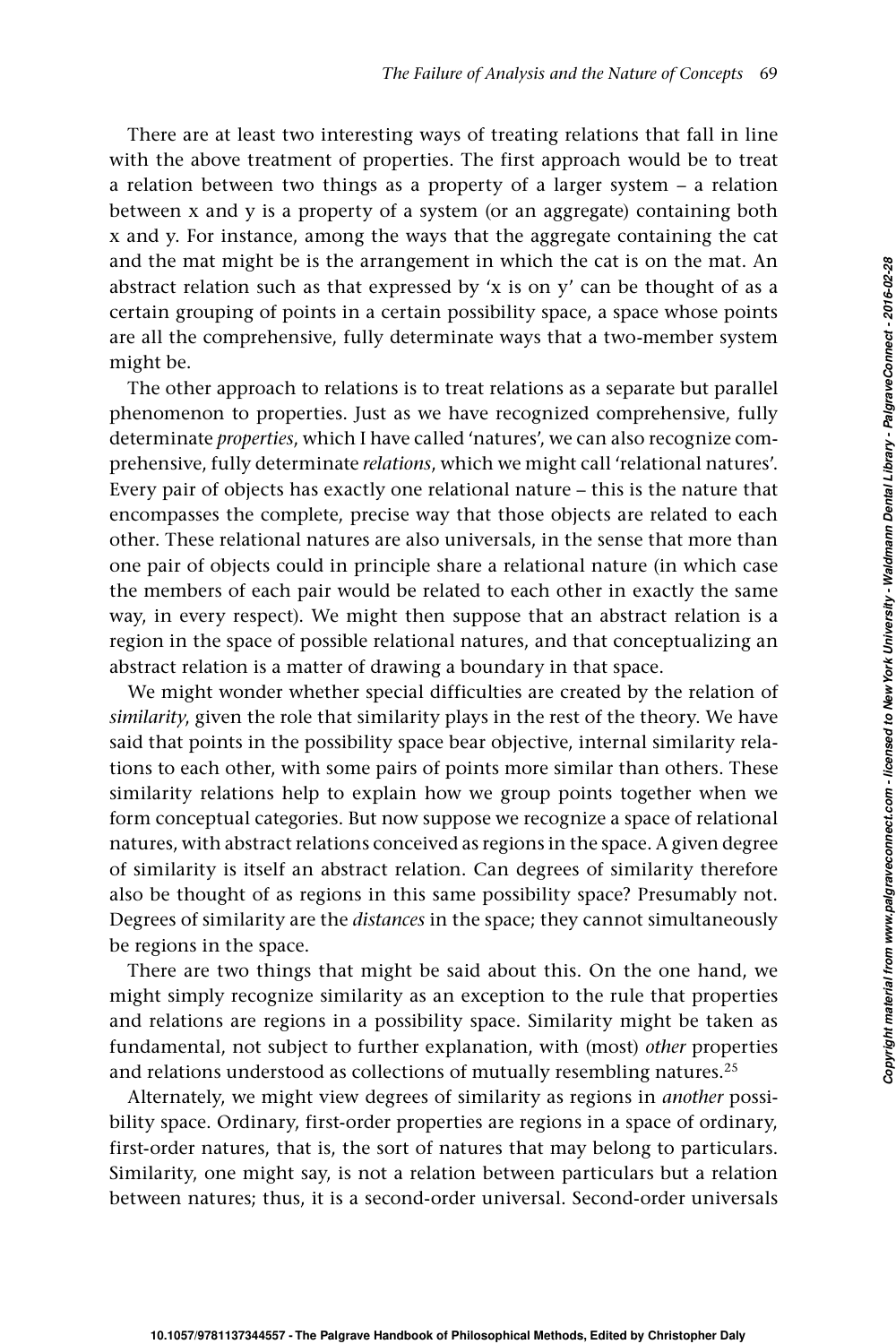might be understood as regions in a 'second order space', a space whose points are the comprehensive, fully determinate natures *of* first-order natures. A particular degree of similarity would thus be a particular region in the secondorder space.

The latter way of treating similarity may be more in the style of the general approach to properties and relations that I have advanced. However, I find it less satisfactory overall, for two reasons: to begin with, I find the distinction between a first-order nature and the nature of that nature somewhat obscure. Second, the approach seems poised for an infinite regress, which I am not sure is not vicious. If the degree of similarity between two natures is to be understood in terms of a region in a second-order space, won't the degree of similarity between two second-order natures have to be understood in terms of a region in a third-order space (a space of natures of natures of natures)? For these reasons, it seems preferable simply to treat the degree of similarity of two natures as a fundamental fact, subject to no further explanation.

# **5.5 The individuation of particulars**

In the preceding discussion, I have treated particulars, comprehensive natures, and the degrees of similarity between natures as given. But the identification of what particulars there are is as much a matter of human boundary-drawing as is the identification of what properties there are. The world of particulars does not come pre-divided for us, any more than the world of universals comes predivided. Can this observation be incorporated into our theory of properties?

An analogous view may be taken of the identification of particulars to the view we have taken of the formation of conceptual categories. In the case of the physical world, the analog of the space of natures is physical spacetime. Just as we form concepts by drawing boundaries in the relevant possibility space, grouping together the specific natures within those boundaries, so we identify particular physical things by drawing boundaries in spacetime and grouping together the material within those boundaries.

The two cases of course are not analogous in every respect. One difference is that our abstract concepts refer to regions in the possibility space, whereas our ideas of particular things typically refer not to regions of spacetime but to what occupies those regions.

The individuation of particulars, however, is not our primary concern. The question of relevance here is only whether our view of properties is undermined by its apparent need to rely upon a pre-established scheme for dividing the world into individual objects, events, and the like. On reflection, this does not appear to be a problem, since however we divide the world into particulars, those particulars will then have specific natures which can be grouped together to form abstract concepts. There is no need to assume a uniquely correct scheme for identifying particulars. Our scheme for identifying particulars will affect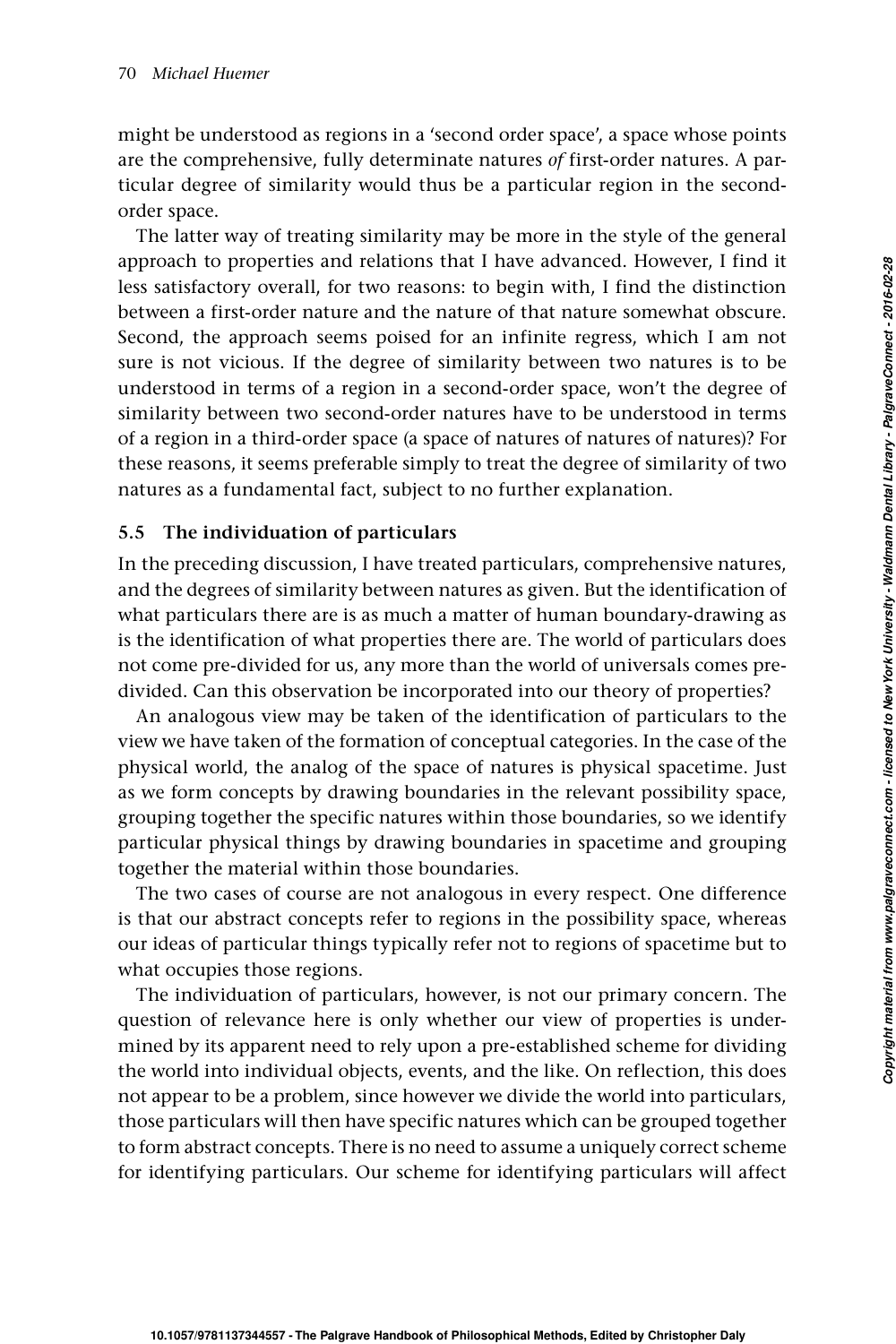what natures we see in the world – to take a trivial example, if we adopted a scheme in which only elementary particles were recognized, then all the recognized particulars would be very small, and thus would be located in a certain very narrow region of the space of possible natures. The particulars that we recognize will profoundly affect how we are inclined to group together natures into conceptual categories, since we form concepts partly on the basis of where we observe particulars to be located in the space of possible natures.

#### **5.6 The awareness of specific natures**

The notion of forming abstract concepts by grouping together determinate natures seems to suggest that we are pre-conceptually aware of the specific natures that things have or could have had. But this suggestion is problematic, since natures, as I have described them, are fully comprehensive and fully determinate properties; thus, to be aware of any object's nature, we would have to be aware of *exactly* how that object is, in every (qualitative) way. Needless to say, there are few if any things for which we have that kind of perfect awareness. One might be tempted to argue that we need only the awareness of a *possible* nature, since abstract concepts pick out regions in the space of possible natures, and thus that we need not know, of any specific nature, whether it is actually instantiated. But this suggestion makes little headway, since it is not particularly plausible that we are aware of specific natures even as mere possibilities. An ordinary human being probably cannot even imagine any of the complete and fully determine ways that ordinary objects might be.

Consider an illustrative analogy. A professor teaching a large lecture course asks one of his teaching assistants to divide the class into four-person groups for purposes of a group project that the professor plans to assign. But suppose that the teaching assistant lacks access to the course roster and knows at most only a few of the students in the class. In this case, it seems that the teaching assistant will not be able to perform the requested task. Without some way of identifying the individual students in the class, the TA will not be able to group students together. Similarly, one might think, without some way of identifying (a non-trivial range of) specific natures, we have no way of grouping these natures together.

Two observations help us to see our way around this puzzle. The first is that awareness of *x* does not typically require complete or maximally precise awareness of *x*. Suppose, for example, that I look at a penguin under normal conditions. I see the portion of the penguin's surface that faces me. I do not see (nor am I visually aware of) the back of the penguin or the inside of the penguin. And the penguin's back and inside make up most of the penguin. Nevertheless, it is correct to say that I see (and thus am visually aware of) the penguin. This imperfect awareness is enough for me to refer to the penguin, to group the penguin together with other penguins, and so on. In the same sense, it is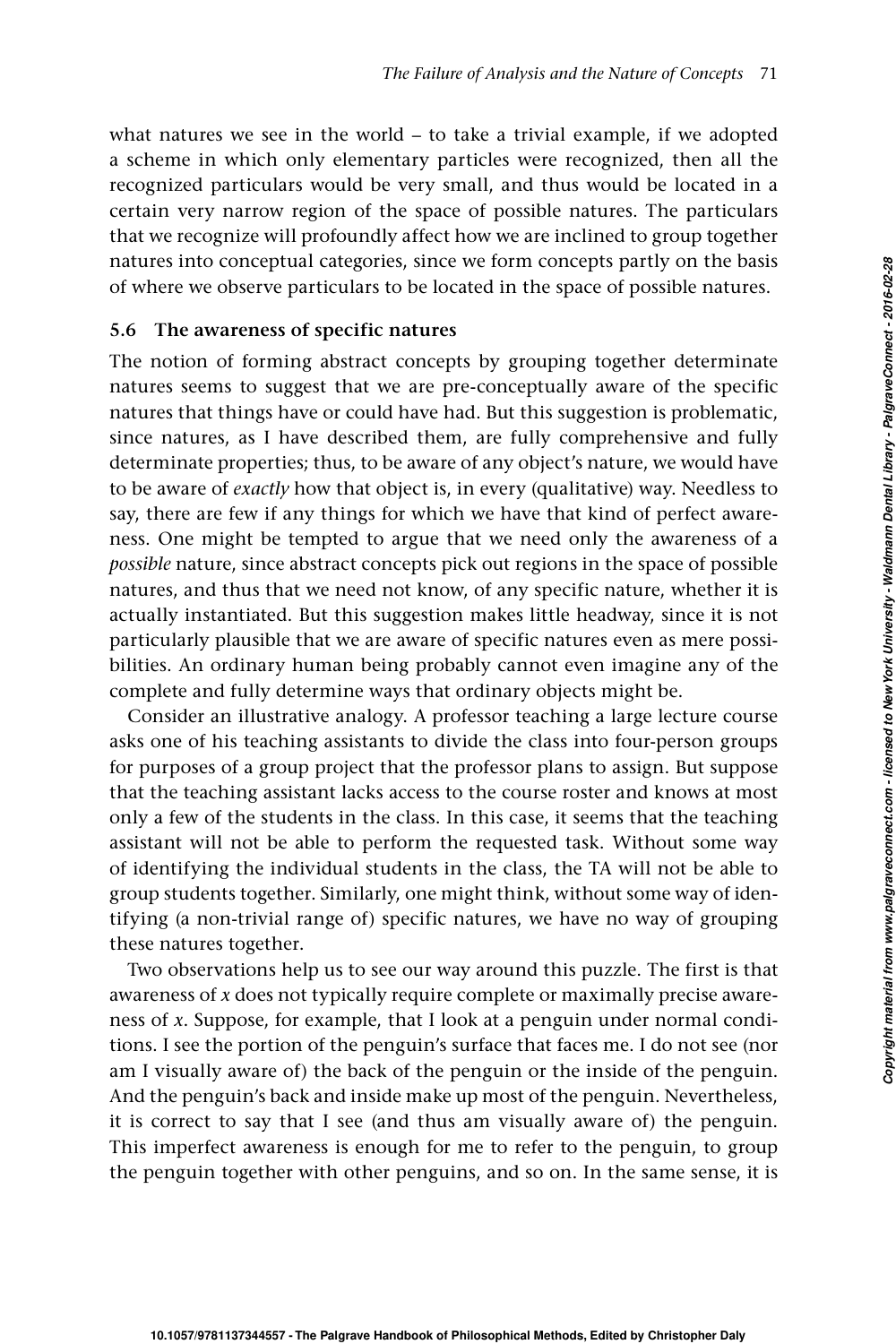possible to be aware of an object's nature despite being unaware of some parts or aspects of that nature.

The second observation is that the way in which we group natures together when we form a concept is not like the way one might group together students in a class. In the teaching-assistant example, the professor presumably wants the TA to divide the class into groups by producing an explicit list of groups, with the names of each member of each group. This requires a list of who is in the class. If concepts consisted of explicit lists of everything included within them, then it would be for all practical purposes impossible to form a concept. Concepts, however, do not group things together in that way. Concepts group things together by means of dispositions. That is, the sense in which two natures are 'grouped together' under a concept is that the subject is *disposed* to see things with those natures as relevantly alike, as falling into the same category, when the subject becomes aware (in the limited way in which we often do so) of objects having those natures. Concept formation thus does not require the formation of long explicit lists, nor does it require knowledge of any complete nature.

# **6 Methodological conclusions: clarification or analysis**

I am not confident that the theory of properties and concepts that I have outlined above is entirely correct. Probably, there are some errors in it. Nevertheless, I have a fair degree of confidence that the anti-conceptual-analysis lesson is essentially correct. Even if my theory contains errors, I think that enough of it is close enough to the truth to render the endeavor to analyze concepts unpromising and uninteresting. Perhaps specific, determinate natures are not really metaphysically prior to abstract properties. Even so, I think it would remain plausible that conceptual boundaries are set by classificatory dispositions, and highly unlikely, in light of everything we know, that most concepts are constructed out of other concepts. This is enough to undermine our confidence in the feasibility of conceptual analysis, as well as the assumption that analyses are important for understanding our concepts.

If the purpose of conceptual analysis was to clarify our concepts, this aim need not be abandoned; it merely need be pursued in a different manner. One can say many things to clarify a concept, short of offering a philosophically satisfying definition. The first and most obvious thing one can do is to offer examples in which the concept is appropriately deployed. These examples should make some effort at indicating the breadth of the concept. For instance, to explain the category BIRD, one would mention several very different sorts of birds, such as sparrows, eagles, ostriches, penguins, and chickens.

Second, one can distinguish the category in question from other categories that are related to but distinct from it. For instance, suppose one wants to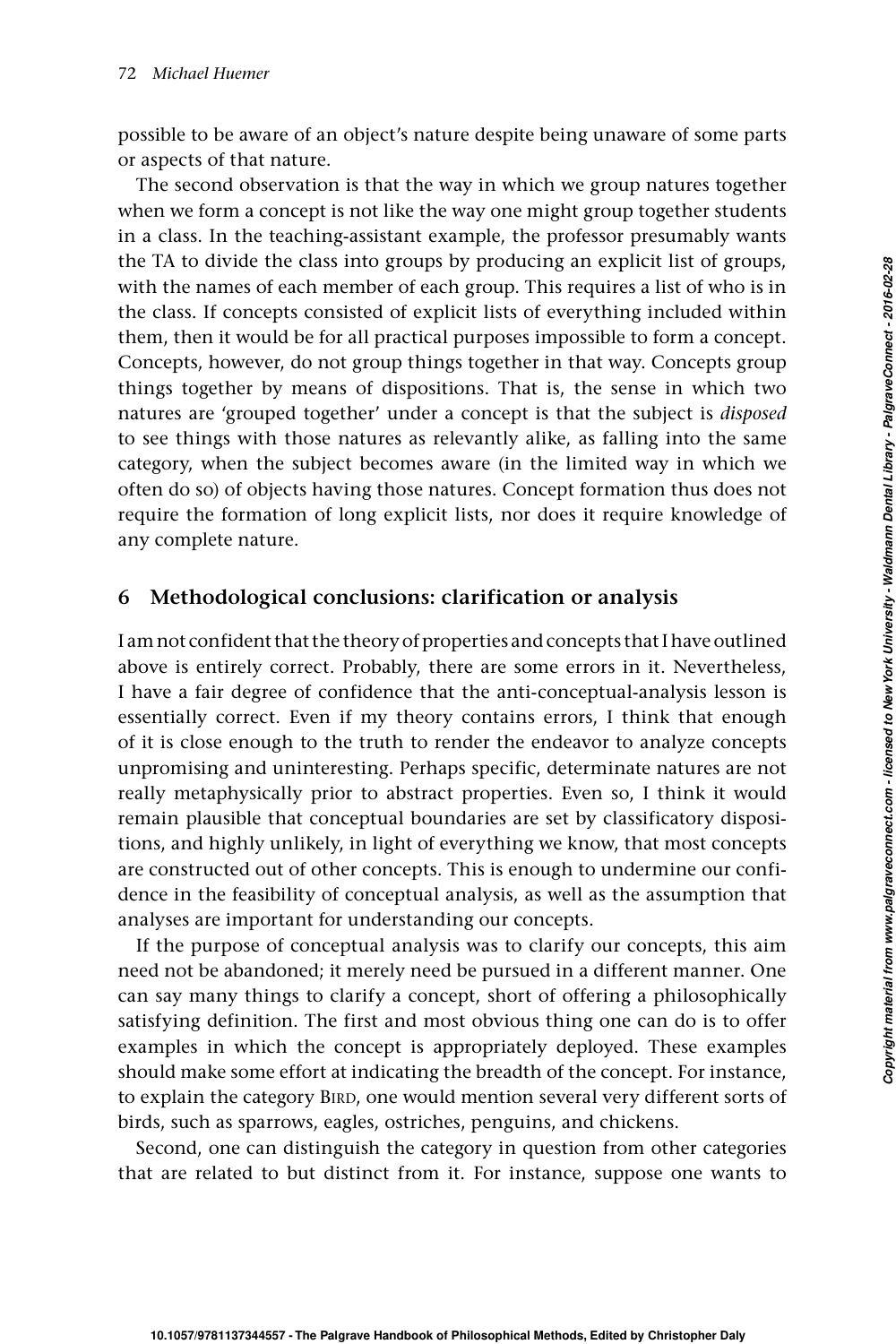clarify the notion of an *excuse*. One would want to distinguish excuses from justifications and simple denials. One could give examples in which a person offers an excuse for some behavior but neither denies nor justifies the behavior, other examples in which a person justifies rather than excuses some behavior, and still others in which a person denies rather than justifies or excuses the behavior.

Third, one can give verbal formulations that *approximate* the meaning of a target term. Thus, we might say that roughly speaking, an excuse is an attempt to explain why one should not be blamed for some action, without challenging either that one performed the action or that the action was unjustified. This is something *close* to an analysis, but there is no suggestion that this formulation would stand up to all logically possible counter-examples. Despite its merely approximate character, this explanation of EXCUSES may help clarify the concept for those who initially fail to grasp it.

Fourth, one can often give conditions that are either necessary or sufficient for a concept's applicability even when one cannot give a single set of conditions that are necessary and sufficient. Thus, some clarification of KNOWLEDGE is provided by noting that a person knows that P *only if* the person at least believes that P and P is true. Likewise, one can note that *if* a person has a true belief that P and there are no defeaters for that belief, *then* the person knows that P.<sup>26</sup>

Fifth, one can clarify a concept to some degree by discussing such matters as the role that the concept plays in human life, why the category established by that concept is important, and what are the further implications of something's falling under that concept.<sup>27</sup> For instance, perhaps knowledge functions as a kind of doxastic ideal: knowledge is what one should be aiming for when forming beliefs; a belief that is fully successful is knowledge.

Finally, one can clarify a concept (or the aspect of the world to which it refers) by taxonomizing its referents, by discussing the logical features of the concept, and by examining other general features of the phenomenon to which the concept refers. For instance, one may clarify KNOWLEDGE (or at least knowledge) by discussing such matters as the types of knowledge that exist, how knowledge comes about, whether knowledge is closed under entailment, and so on.

Some of this discussion would be a priori (perhaps it is knowable a priori whether knowledge is closed under entailment) while some would be empirical (we know empirically that testimony is a source of knowledge). Perhaps some philosophers would wish to exclude empirical observations from any project to be construed as conceptual clarification. One reason why this would be a mistake is that there is no sharp dividing line between clarifying concepts and clarifying reality, and empirical discoveries often have a way of doing both simultaneously. Prior to the discovery of the Theory of Evolution, for example, it would not have occurred to anyone that the membership of such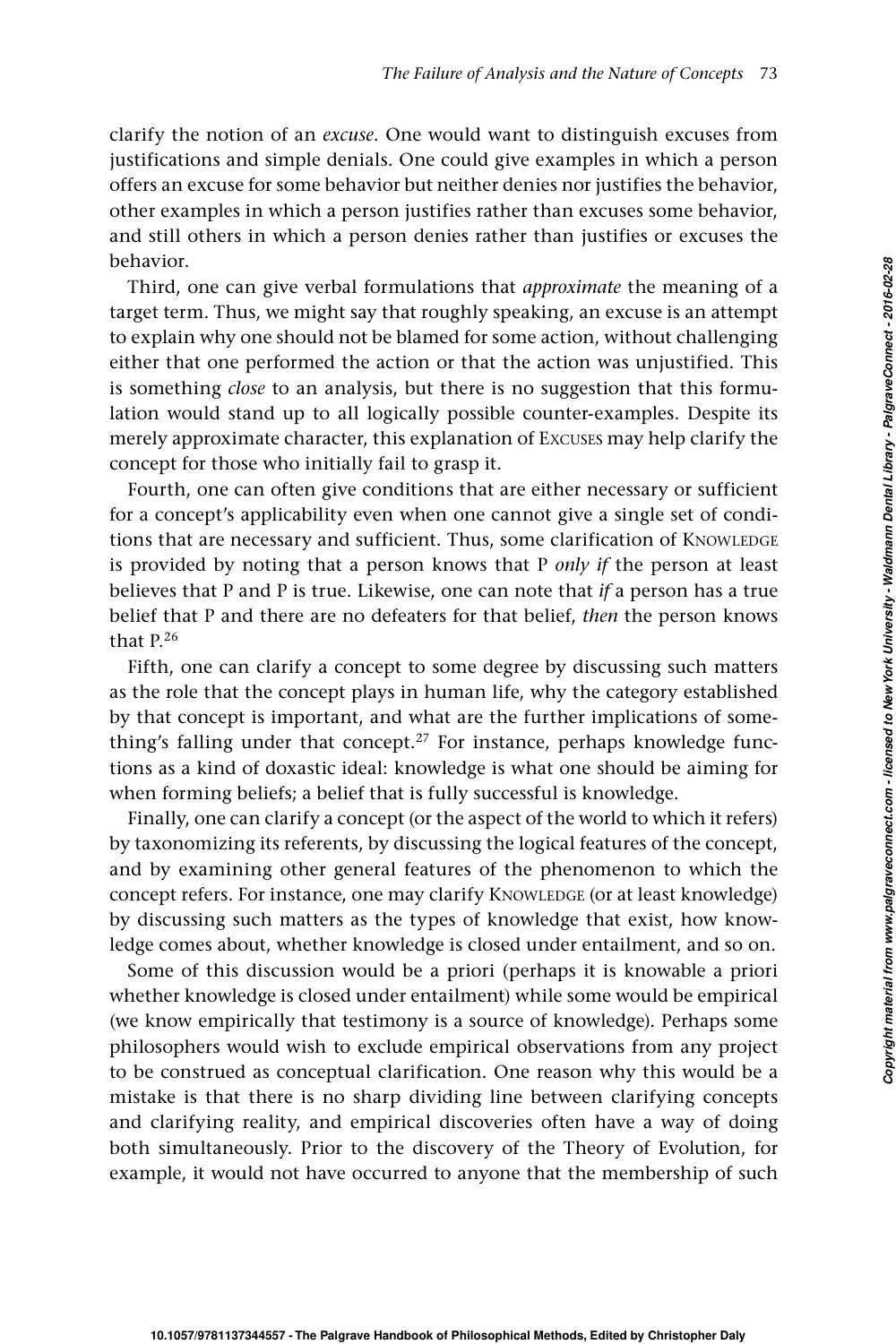biological categories as BIRD, FISH, and MAMMAL should be determined by common ancestry. We could describe this as a conceptual fact – it is, after all, an observation about the *classification* of certain phenomena, about how these things are to be grouped together. But it is a fact in whose recognition empirical science had a large role to play.

Moreover, it is difficult to see the urgency of separating conceptual clarification from illumination of the world, even if we could draw this distinction with confidence in all cases. Concepts are tools for understanding reality, and the purpose of clarifying concepts, presumably, is to improve our understanding of reality. It is unclear what cognitive goal requires us to focus on a priori conceptual clarification while carefully avoiding taking into account any empirical facts.

In seeking to clarify our understanding of the world, we philosophers have construed our task too narrowly. We have assumed that the task consists chiefly in saying precisely what a concept means. But 'saying what something means' simply involves us in deploying *other* concepts, the concepts expressed by the words in the stated explanation. So the endeavor is in fact one of *translating* a concept into *other* concepts that supposedly constitute it. But conceptual schemes are not structured in this way; concepts are typically not composed of other concepts nor understood through operations on other concepts. This is the lesson of the failure of analysis. The best way of improving our understanding is, therefore, simply to clarify the nature of the properties and relationships that our concepts pick out.<sup>28</sup>

## **Notes**

- 1. I denote concepts with all-upper-case letters.
- 2 . For criticisms of empiricism, see BonJour (1998); Bealer (1992); Huemer (2005, chapter 5).
- 3 . Hume (1975, section II); Locke (1975, book II).
- 4 . Gettier (1963). For a review of the first twenty years of the literature, see Shope (1983). Williamson (1995, pp. 541–543) takes the history to evidence the unanalyzability of KNOWLEDGE.
- 5 . Gardenfors (2000, esp. chapter 3) defends this idea, both for the case of color and for the case of properties in general.
- 6 . These are the two schemes used for identifying colors in many computer programming contexts. 0 is the minimum value, and 255 is the maximum value on each dimension, whether one uses the HSL or RGB scheme.
- 7 . Price (1969); Rodriguez-Pereyra (2002).
- 8 . The abstract property should be thought of as something like a *disjunction* of specific natures, since an object instantiates a given abstract property precisely when it has any of the specific natures in the relevant region.
- 9 . I use ' determine' here to express a constitutive or *in virtue of* relation, rather than either a causal or an epistemic relation.
- 10. For a similarly dispositional view of concepts, see Wilson (1982, pp. 567-569).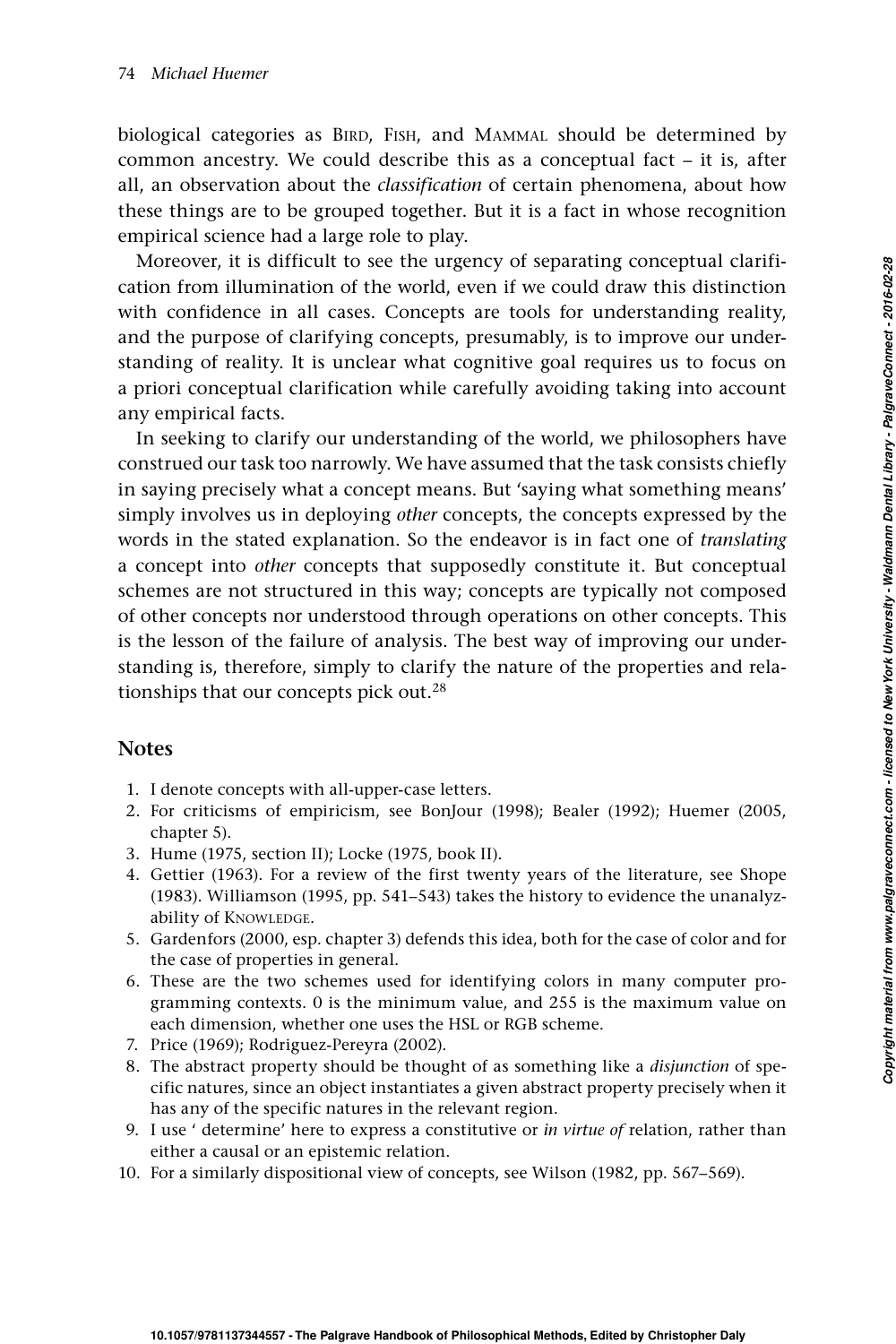- 11 . A more general principle is that we prefer concepts that correspond to convex regions in the property space, regions such that for any two points in the region, every point located between those two points is also in the region. Gardenfors (2000, pp. 70–77) argues that only such regions count as natural properties, as opposed to gerrymandered properties. Cf. Oddie (2005, pp. 152–158).
- 12. Goodman (1955), chapter III.
- 13 . Figure 5 and the account of the classification of Pluto come from Caltech astronomer Mike Brown, <http://web.gps.caltech.edu/~mbrown/dwarfplanets/>.
- 14 . For other examples of the historical contingency of concept extensions, see Wilson (1982, pp. 549–551, 572–574).
- 15 . See, for example, Weinberg, Nichols, and Stich's (2001, pp. 439–448) evidence suggesting that Asians may have a slightly different concept of 'knowledge' from Westerners. See Goddard (2001) for a review of the evidence concerning which word meanings, if any, are universal among human cultures.
- 16. Quine (1951).
- 17 . This conception of analyticity derives from Frege (1980, section 3).
- 18 . Gardenfors (2000, p. 166) advances this interpretation of analyticity. How to distinguish analyticity from necessity, however, remains unclear.
- 19 . Boghossian (1996); Rey (2004).
- 20. Kant (1965, B10).
- 21 . Unless, of course, we say that BACHELOR contains UNMARRIED, which itself contains MARRIED, and therefore BACHELOR contains MARRIED. But this would lead to our counting 'All bachelors are married' as analytic on Kant's definition.
- 22 . Jackson (1994).
- 23. Laurence and Margolis (2003).
- 24 . See Tkalcic and Tasic (2003) for a review of several different versions of the color space.
- 25 . Presumably the relation of identity would be another exception.
- 26 . See Klein (1971) on the relevant notion of defeaters, though Klein mistakenly thinks one can use this notion to *define* knowledge.
- 27. For an approach along these lines, see Craig (1990).
- 28 . I wish to thank Chris Daly, as well as audiences at the University of Arizona, University of Rochester, and UC San Diego, for many helpful comments on the manuscript.

## **References**

- Bealer, George (1992). 'The Incoherence of Empiricism', *Proceedings of the Aristotelian Society* 66, supplement: 99–138.
- Boghossian, Paul (1996). 'Analyticity Reconsidered', *Noûs* 30: 360–391.
- BonJour, Laurence (1998). *In Defense of Pure Reason*. Cambridge: Cambridge University Press.
- Craig, Edward (1990). *Knowledge and the State of Nature: An Essay in Conceptual Synthesis* . Oxford: Clarendon.
- Frege, Gottlob (1980). *The Foundations of Arithmetic: A Logico-Mathematical Enquiry into the Concept of Number*, second edition, tr. J.L. Austin. Evanston, Ill: Northwestern University Press.
- Gardenfors, Peter (2000). *Conceptual Spaces: The Geometry of Thought*. Cambridge, Mass.: MIT Press.